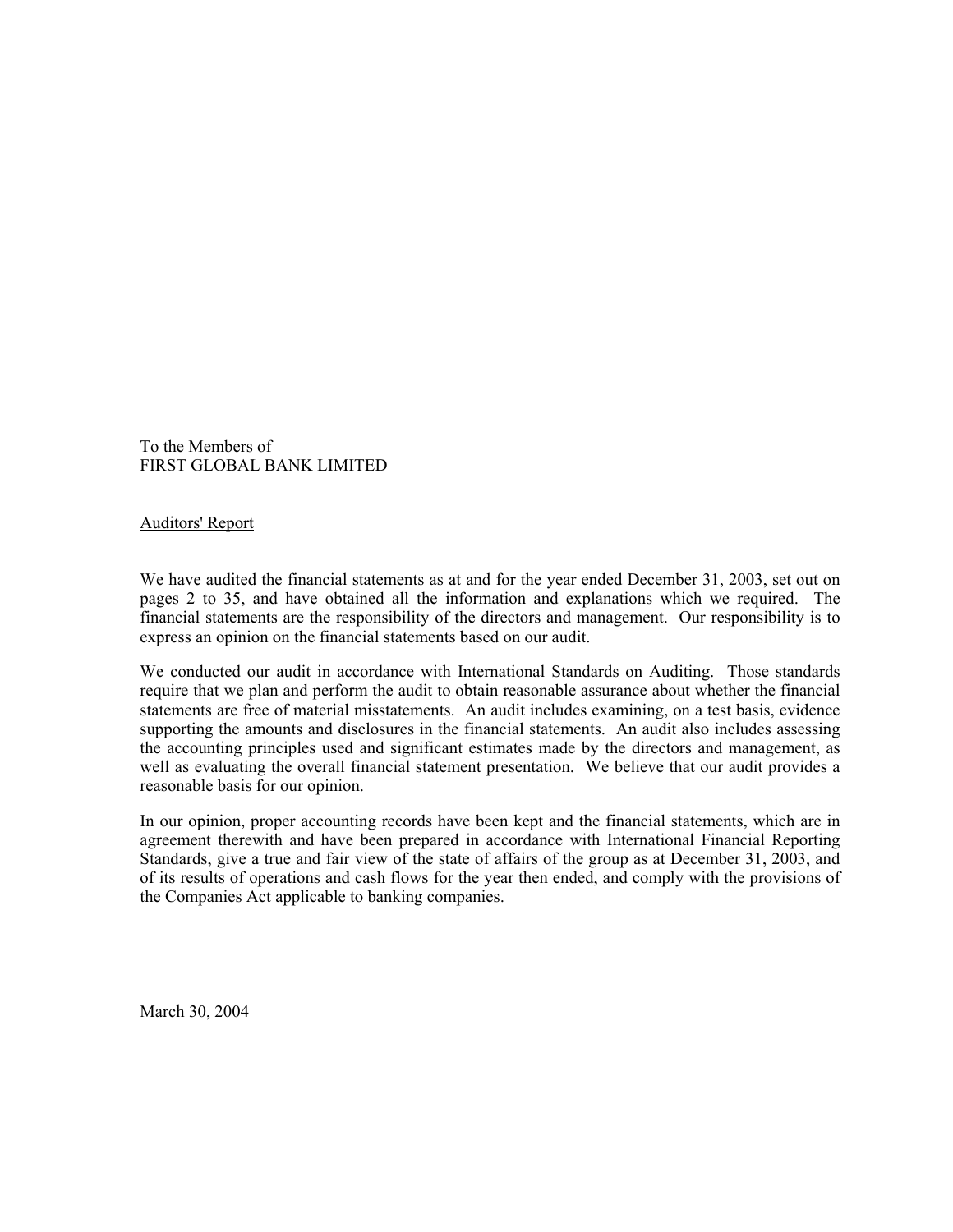## Balance Sheets December 31, 2003

|                                                         | <b>Notes</b>   | Group<br>2003<br>\$'000 | Company<br>2002<br>\$'000 |
|---------------------------------------------------------|----------------|-------------------------|---------------------------|
| <b>ASSETS</b>                                           |                |                         |                           |
| Cash resources                                          | $\overline{4}$ | 422,971                 | 295,735                   |
| Investments                                             | 5              | 7,978,024               | 4,332,658                 |
| Loans, net of provision for probable losses             | 6              | 703,920                 | 483,832                   |
| Securities purchased under resale agreements            |                | 564,547                 | 894,217                   |
| Cheques and other instruments in-transit, net           |                | 287,334                 | 210,113                   |
| Other assets                                            | $\overline{7}$ | 508,889                 | 247,982                   |
| <b>Taxation recoverable</b>                             |                | 1,226                   | 1,226                     |
| Customers' liability under guarantees, as per contra    |                | 74,232                  | 51,827                    |
| Deferred tax assets                                     | 8<br>9         | 9,314<br>14,217         | 2,241                     |
| Employee benefit asset<br>Property, plant and equipment | 10             | 41,550                  | 11,998<br>37,457          |
|                                                         |                | 10,606,224              | 6,569,286                 |
| <b>LIABILITIES AND SHAREHOLDERS' EQUITY</b>             |                |                         |                           |
| <b>LIABILITIES</b>                                      |                |                         |                           |
| Deposits                                                | 11             | 1,801,362               | 1,314,798                 |
| Due to specialised banks                                | 12             | 29,320                  |                           |
| Securities sold under repurchase agreements             |                | 7,536,207               | 4,494,066                 |
| Obligations under finance leases                        | 13             | 7,803                   | 10,633                    |
| Deferred tax liabilities                                | 8              | 15,744                  | 30,669                    |
| Income tax payable                                      |                | 10,099                  |                           |
| Other liabilities                                       | 14             | 353,926                 | 241,699                   |
| Employee benefit obligation                             | 9              | 7,087                   | 5,385                     |
| Guarantees, per contra                                  |                | 74,232                  | 51,827                    |
|                                                         |                | 9,835,780               | 6,149,077                 |
| <b>SHAREHOLDERS' EQUITY</b>                             |                |                         |                           |
| Share capital                                           | 15             | 392,300                 | 222,300                   |
| Reserve fund                                            | 16             | 320,799                 | 145,528                   |
| Fair value reserve                                      | 17             | 16,645                  | 44,385                    |
| Loan loss reserve                                       | 18             | 5,301                   | 7,619                     |
| Retained profits                                        |                | 35,399                  | 377                       |
|                                                         |                | 770,444                 | 420,209                   |
|                                                         |                | 10,606,224              | 6,569,286                 |

The financial statements on pages 2 to 35 were approved by the Board of Directors on March 30, 2004 and signed on its behalf by:

**Director** 

Director D. Orane Secretary Secretary Secretary Secretary Secretary Secretary Secretary Secretary Secretary Secretary Secretary Secretary Secretary Secretary Secretary Secretary Secretary Secretary Secretary Secretary Secr R. Spence Dunn

D. Wehby

The accompanying notes form an integral part of the financial statements.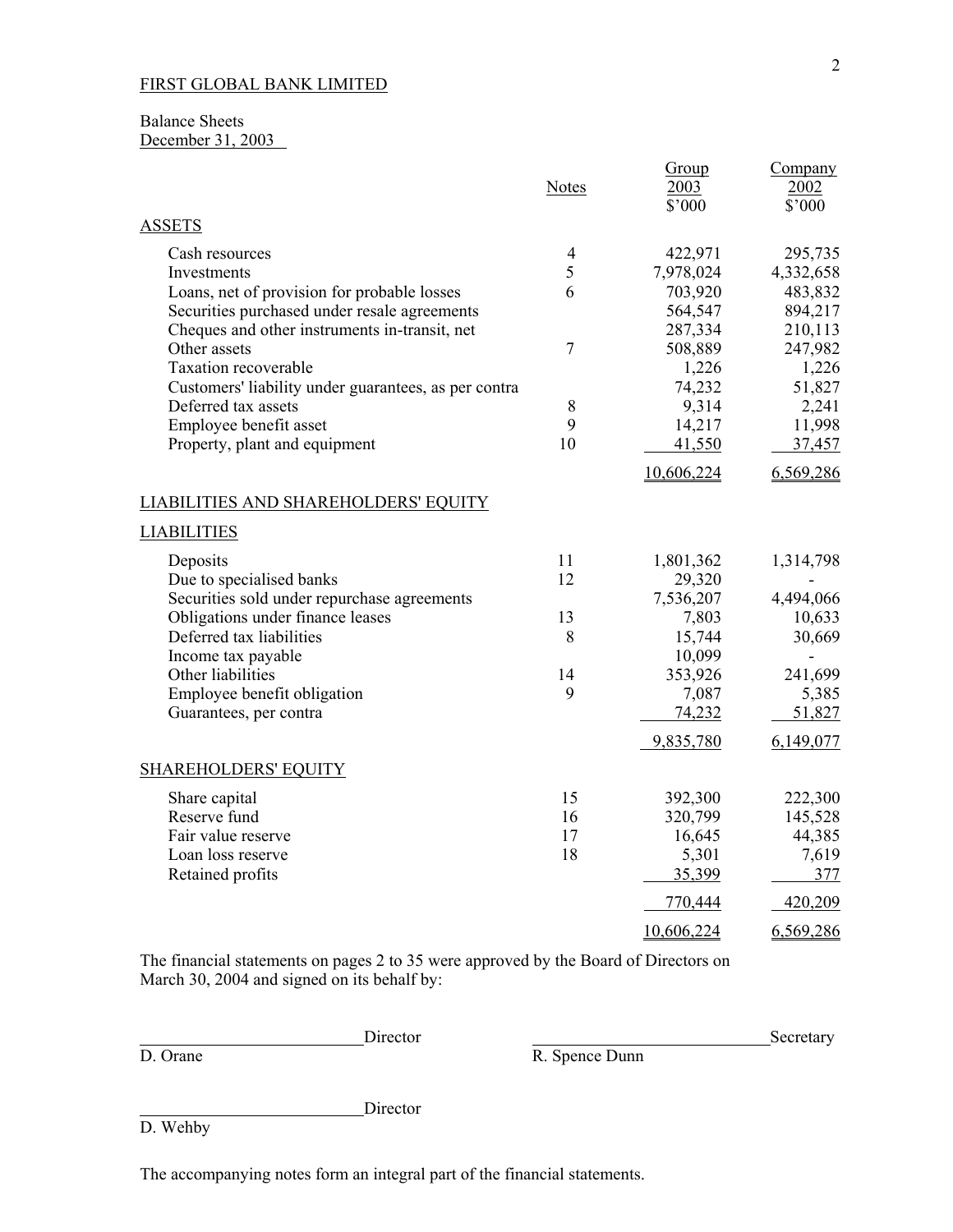## Company Balance Sheet December 31, 2003

|                                                      | <b>Notes</b>   | 2003           | 2002      |
|------------------------------------------------------|----------------|----------------|-----------|
|                                                      |                | \$'000         | \$'000    |
| <b>ASSETS</b>                                        |                |                |           |
| Cash resources                                       | $\overline{4}$ | 416,372        | 295,735   |
| Investments                                          | 5              | 6,251,139      | 4,332,658 |
| Loans, net of provision for probable losses          | 6              | 703,920        | 483,832   |
| Securities purchased under resale agreements         |                | 459,547        | 894,217   |
| Cheques and other instruments in-transit, net        |                | 287,334        | 210,113   |
| Other assets                                         | $\overline{7}$ | 369,224        | 247,982   |
| <b>Taxation recoverable</b>                          |                | 1,226          | 1,226     |
| Customers' liability under guarantees, as per contra |                | 74,232         | 51,827    |
| Deferred tax assets                                  | 8              | 264            | 2,241     |
| Employee benefit asset                               | 9              | 14,217         | 11,998    |
| Property, plant and equipment                        | 10             | 41,383         | 37,457    |
|                                                      |                | 8,618,858      | 6,569,286 |
| <b>LIABILITIES AND SHAREHOLDERS' EQUITY</b>          |                |                |           |
| <b>LIABILITIES</b>                                   |                |                |           |
| Deposits                                             | 11             | 1,801,362      | 1,314,798 |
| Due to specialised banks                             | 12             | 29,320         |           |
| Securities sold under repurchase agreements          |                | 5,711,398      | 4,494,066 |
| Obligations under finance leases                     | 13             | 7,803          | 10,633    |
| Deferred tax liabilities                             | 8              | 9,418          | 30,669    |
| Income tax payable                                   |                | 10,099         |           |
| Other liabilities                                    | 14             | 245,707        | 241,699   |
| Employee benefit obligation                          | 9              | 7,087          | 5,385     |
| Guarantees, per contra                               |                | 74,232         | 51,827    |
|                                                      |                | 7,896,426      | 6,149,077 |
| <b>SHAREHOLDERS' EQUITY</b>                          |                |                |           |
| Share capital                                        | 15             | 392,300        | 222,300   |
| Reserve fund                                         | 16             | 320,799        | 145,528   |
| Fair value reserve                                   | 17             | 4,032          | 44,385    |
| Loan loss reserve                                    | 18             | 5,301          | 7,619     |
| Retained profits                                     |                | $\blacksquare$ | 377       |
|                                                      |                | 722,432        | 420,209   |
|                                                      |                | 8,618,858      | 6,569,286 |

The financial statements on pages 2 to 35 were approved by the Board of Directors on January 27, 2004 and signed on its behalf by:

Director D. Orane Secretary Director R. Spence Dunn R. Spence Dunn

D. Wehby

The accompanying notes form an integral part of the financial statements.

Director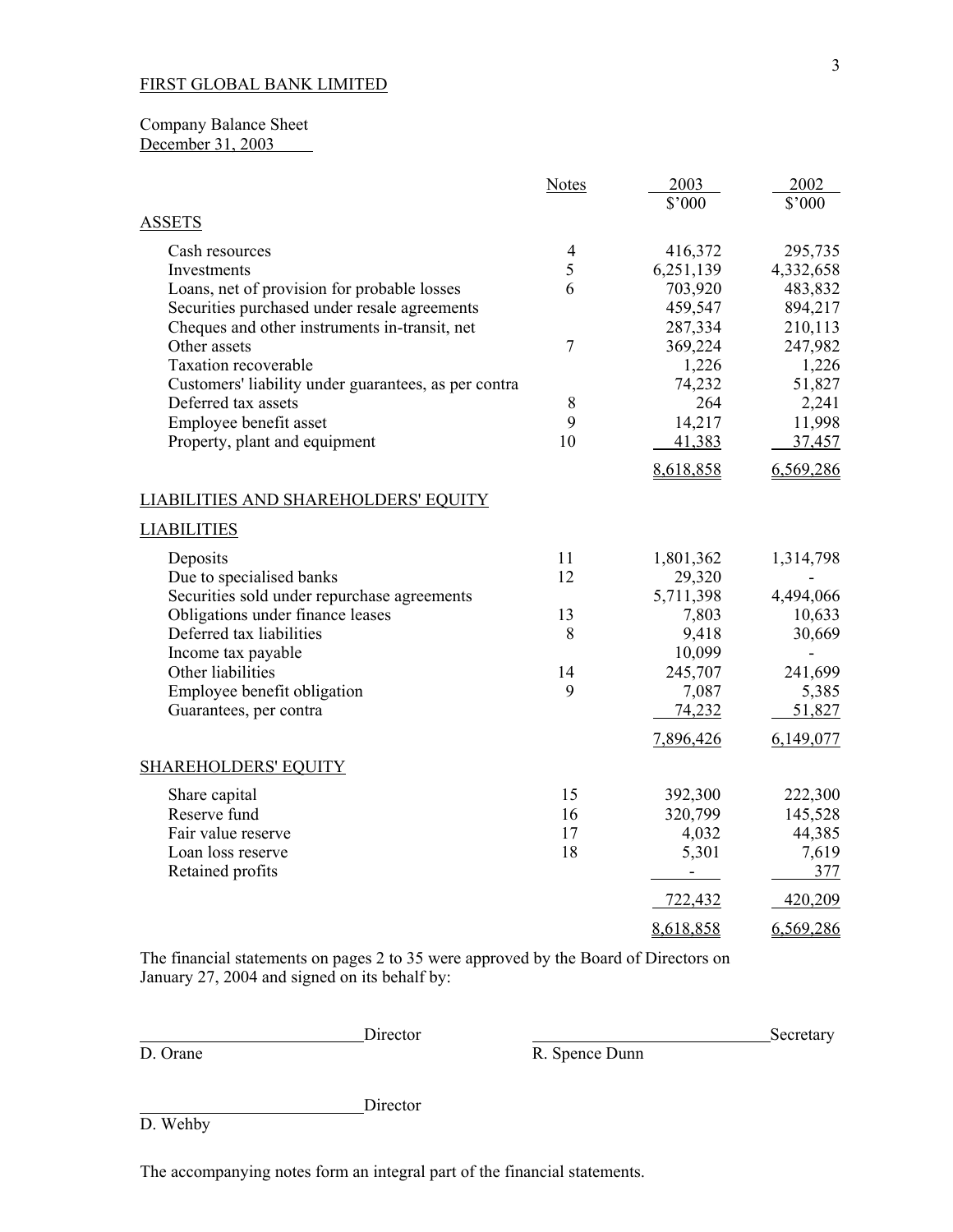### Statements of Revenue and Expenses Year ended December 31, 2003

|                                                                                                                                           | <b>Notes</b> | Group<br>2003<br>\$'000                                | Company<br>2002<br>\$'000                            |
|-------------------------------------------------------------------------------------------------------------------------------------------|--------------|--------------------------------------------------------|------------------------------------------------------|
| Interest income from:<br>Loans<br>Deposits<br>Securities                                                                                  |              | 185,074<br>32,771<br>1,126,981<br>1,344,826            | 104,074<br>45,829<br>465,027<br>614,930              |
| Interest expense on:<br>Deposits<br>Other                                                                                                 |              | 71,575)<br>960,043<br>(1,031,618)                      | (64,298)<br>(394, 020)<br>(458,318)                  |
| Net interest income                                                                                                                       |              | 313,208                                                | 156,612                                              |
| Provision for loan losses, net                                                                                                            | 6            | 9,638<br>303,570                                       | 5,581<br>151,031                                     |
| Other income:<br>Fees and commissions<br>Foreign exchange gains<br>Other                                                                  |              | 47,512<br>100,462<br>26,899<br>174,873                 | 62,771<br>34,552<br>51,803<br>149,126                |
| Net revenue                                                                                                                               |              | 478,443                                                | 300,157                                              |
| Operating expenses:<br>Employees compensation and benefits<br>Depreciation<br>Other operating expenses<br>General administration expenses | 19           | 104,991)<br>11,881)<br>116,284)<br>15,342)<br>248,498) | 73,995)<br>6,904)<br>83,204)<br>8,760)<br>(172, 863) |
| Profit before income tax                                                                                                                  | 20           | 229,945                                                | 127,294                                              |
| Income tax                                                                                                                                | 21           | 21,970)                                                | (15, 524)                                            |
| Net profit for the year                                                                                                                   |              | 207,975                                                | 111,770                                              |
| Dealt with in the financial statements of:<br>The company<br>Subsidiary                                                                   |              | 172,576<br>35,399<br>207,975                           | 111,770<br>111,770                                   |
| Earnings per share                                                                                                                        | 22           | \$0.65                                                 | <u>1.63</u>                                          |

The accompanying notes form an integral part of the financial statements.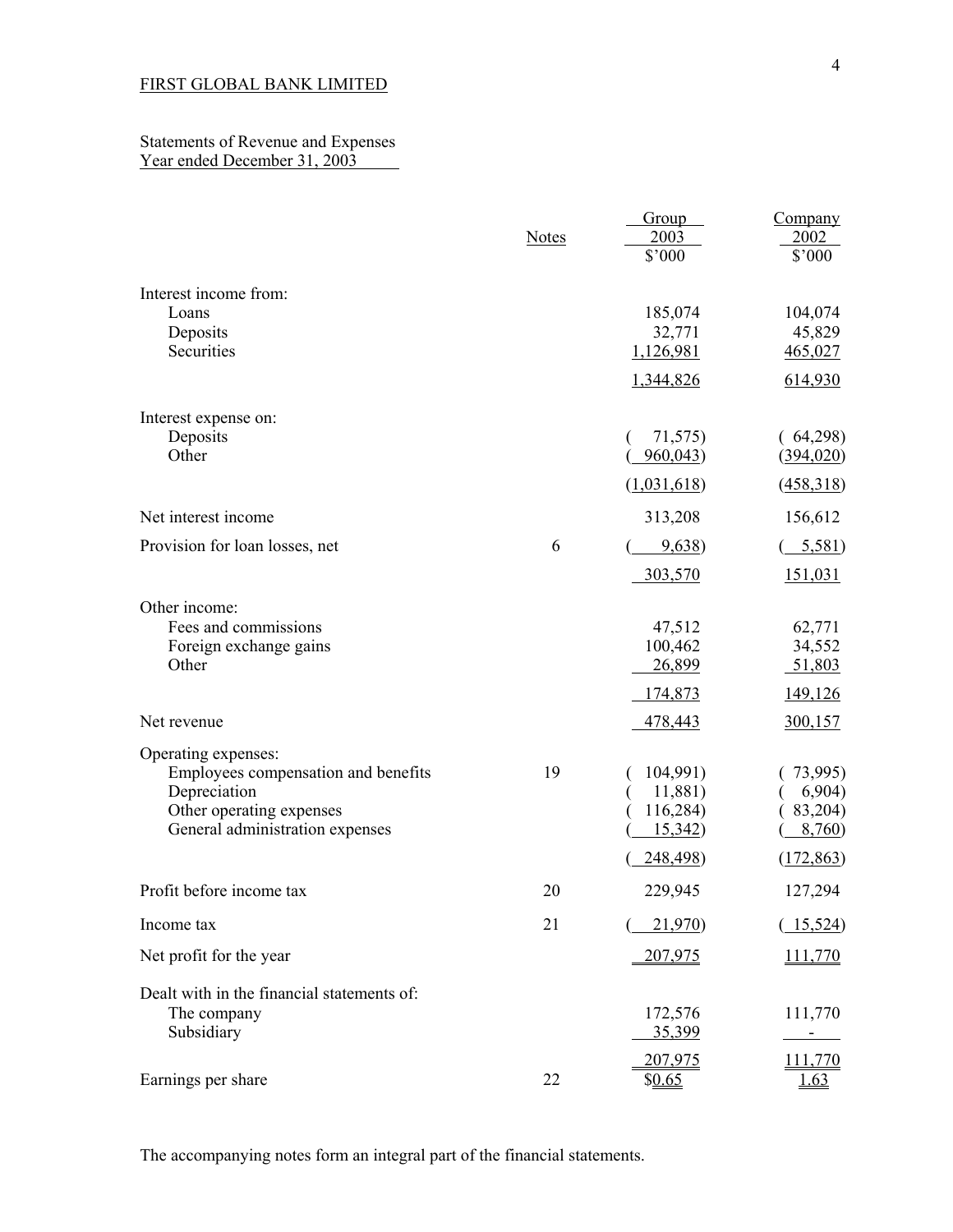### Group Statement of Changes in Shareholders' Equity Year ended December 31, 2003

|                                                                                                                | Share<br>capital<br>$$^{\circ}000$ | Reserve<br>Fund<br>$$^{\circ}000$ | Fair value<br>reserve<br>$$^{\circ}000$ | Loan loss<br>reserve<br>$$^{\circ}000$             | Retained<br>profits<br>\$'000 | Total<br>\$'000   |
|----------------------------------------------------------------------------------------------------------------|------------------------------------|-----------------------------------|-----------------------------------------|----------------------------------------------------|-------------------------------|-------------------|
| Balances at December 31, 2001:<br>As previously reported using<br>Jamaican GAAP                                | (note 15)<br>137,300               | (note 16)<br>23,448               | (note 17)                               | (note 18)                                          |                               | 160,748           |
| Effect of first-time adoption of<br><b>International Financial Reporting</b><br>Standards (IFRS) [note 23 (a)] |                                    |                                   | 22,806                                  | 3,200                                              | 15,106                        | 41,112            |
| Balances at December 31, 2001<br>as restated using IFRS                                                        |                                    | 137,300                           | 23,448                                  | 22,806                                             | 3,200                         | 15,106201,860     |
| Share capital issued                                                                                           | 85,000                             |                                   |                                         |                                                    |                               | 85,000            |
| IAS $12$ – Income taxes                                                                                        |                                    |                                   | (10,789)                                |                                                    |                               | $(10,789)*$       |
| Changes in fair value of available-<br>for-sale investments                                                    |                                    |                                   | 32,368                                  |                                                    |                               | 32,368*           |
| Restated net profit for the year<br>[note 23 $(b)$ ]                                                           |                                    |                                   |                                         |                                                    | 111,770                       | 111,770*          |
| Transfer to Reserve Fund                                                                                       |                                    | 122,080                           |                                         |                                                    | (122,080)                     |                   |
| Transfer to loan loss reserve                                                                                  |                                    |                                   |                                         | 4,419                                              | 4,419                         |                   |
| Balances at December 31, 2002<br>as restated                                                                   | 222,300                            | 145,528                           | 44,385                                  | 7,619                                              | 377                           | 420,209           |
| Share capital issued                                                                                           | 170,000                            |                                   |                                         |                                                    |                               | 170,000           |
| Changes in fair value of available-<br>for-sale investments                                                    |                                    |                                   | (41,610)                                |                                                    |                               | $(41,610)*$       |
| IAS $12$ – Income taxes                                                                                        |                                    |                                   | 13,870                                  |                                                    |                               | 13,870*           |
| Net profit for the year                                                                                        |                                    |                                   |                                         |                                                    | 207,975                       | 207,975*          |
| Transfer to Reserve Fund                                                                                       |                                    | 175,271                           |                                         |                                                    | (175, 271)                    |                   |
| Transfer from loan loss reserve                                                                                |                                    |                                   |                                         | (2,318)                                            | 2,318                         |                   |
| Balances at December 31, 2003                                                                                  | 392,300                            | 320,799                           | $-16,645$                               | 5,301                                              | 35,399                        | 770,444           |
| Retained in the financial<br>statements of:<br>The company<br>Subsidiary                                       | 392,300<br>$\sim$                  | 320,799<br>$\sigma_{\rm{max}}$    | 4,032<br>12,613                         | 5,301<br>$\alpha$ , $\alpha$ , $\alpha$ , $\alpha$ | 35,399                        | 722,432<br>48,012 |
| Balances at December 31, 2003                                                                                  | 392,300                            | 320,799                           | $-16,645$                               | $-5,301$                                           | 35,399                        | 770,444           |

Balances at December 31, 2002 are all retained in the financial statements of the company.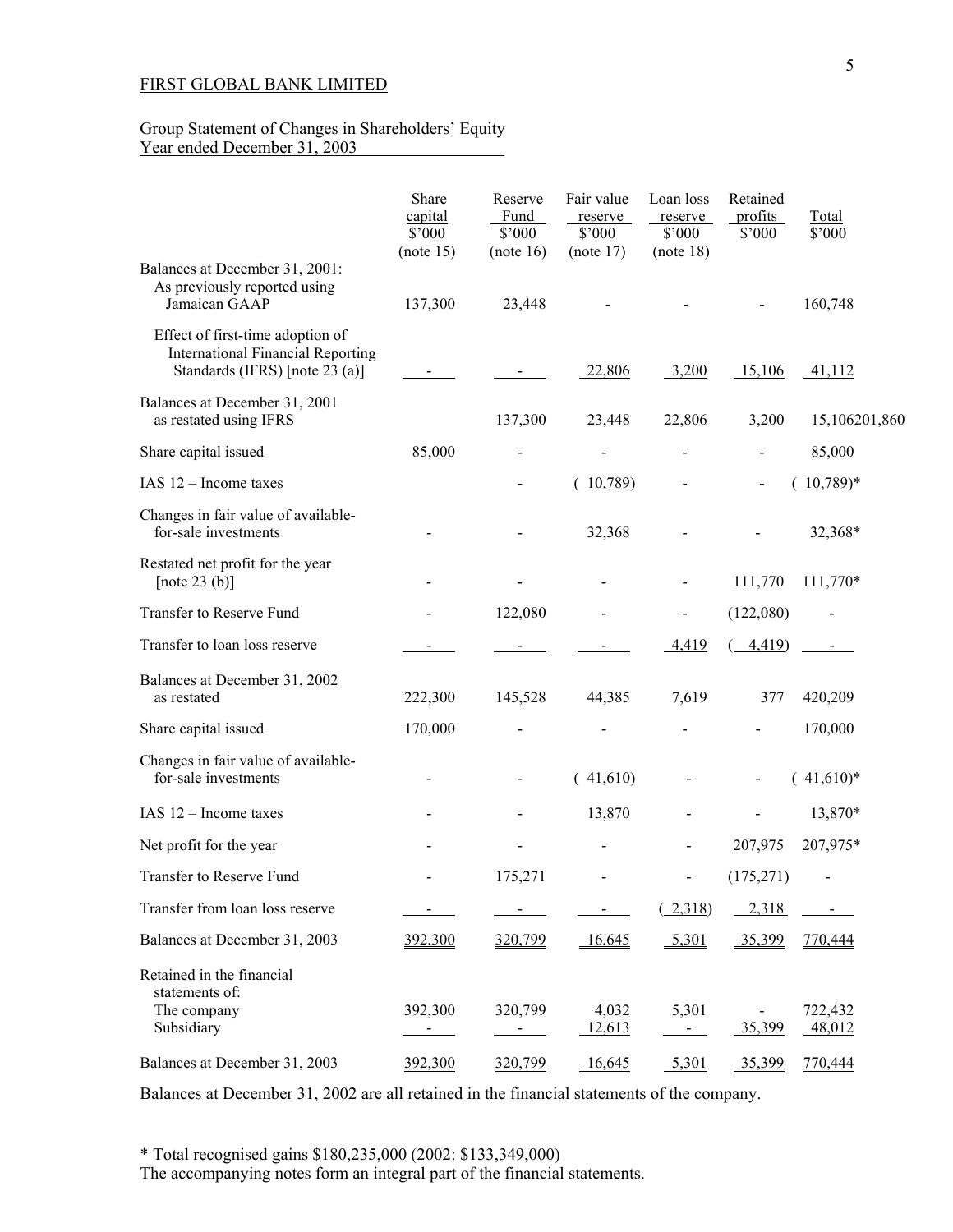## Group Statement of Cash Flows Year ended December 31, 2003

|                                                                                                                                                                                                                                                                                                                      | Group<br>2003                                                                               | Company<br>2002                                                                          |
|----------------------------------------------------------------------------------------------------------------------------------------------------------------------------------------------------------------------------------------------------------------------------------------------------------------------|---------------------------------------------------------------------------------------------|------------------------------------------------------------------------------------------|
|                                                                                                                                                                                                                                                                                                                      | \$'000                                                                                      | \$'000                                                                                   |
| CASH FLOWS FROM OPERATING ACTIVITIES<br>Net profit for the year<br>Adjustments to reconcile net profit for the year to                                                                                                                                                                                               | 207,975                                                                                     | 111,770                                                                                  |
| net cash provided by operating activities:<br>Depreciation<br>(Gain)/loss on disposal of property, plant and equipment<br>Provision for probable loan losses<br>Deferred tax, net<br>Employee benefit asset, net<br>Interest receivable<br>Interest payable<br>Net cash provided by operating activities             | 11,881<br>68)<br>€<br>9,638<br>8,129)<br>517)<br>209,748)<br>138,621<br>149,653             | 6,904<br>2,352<br>5,581<br>15,524<br>795)<br>69,548)<br>45,179<br>116,967                |
| CASH FLOWS FROM INVESTING ACTIVITIES<br>Investments<br>Loans<br>Securities purchased under resale agreements<br>Other assets<br>Additions to property, plant and equipment<br>Proceeds from disposal of property, plant and equipment<br>Proceeds from share capital issued<br>Net cash used by investing activities | (3,686,975)<br>(229,726)<br>329,670<br>51,159)<br>16, 167)<br>261<br>170,000<br>(3,484,096) | (2,624,019)<br>167,722<br>431,026)<br>38,680)<br>30,991)<br>203<br>85,000<br>(3,207,235) |
| CASH FLOWS FROM FINANCING ACTIVITIES<br>Deposits<br>Due to specialised banks<br>Securities sold under repurchase agreements<br>Cheques and other items in transit, net<br>Obligations under finance leases<br>Income tax payable<br>Other liabilities<br>Net cash provided by financing activities                   | 486,564<br>29,320<br>3,042,141<br>77,221)<br>2,830)<br>10,099<br>26,394)<br>3,461,679       | 210,353<br>2,887,150<br>90,212)<br>8,507<br>100,343<br>3,116,141                         |
| Net increase in cash resources                                                                                                                                                                                                                                                                                       | 127,236                                                                                     | 25,873                                                                                   |
| Cash resources at beginning of year                                                                                                                                                                                                                                                                                  | 295,735                                                                                     | 269,862                                                                                  |
| Cash resources at end of year                                                                                                                                                                                                                                                                                        | 422,971                                                                                     | 295,735                                                                                  |

The accompanying notes form an integral part of the financial statements.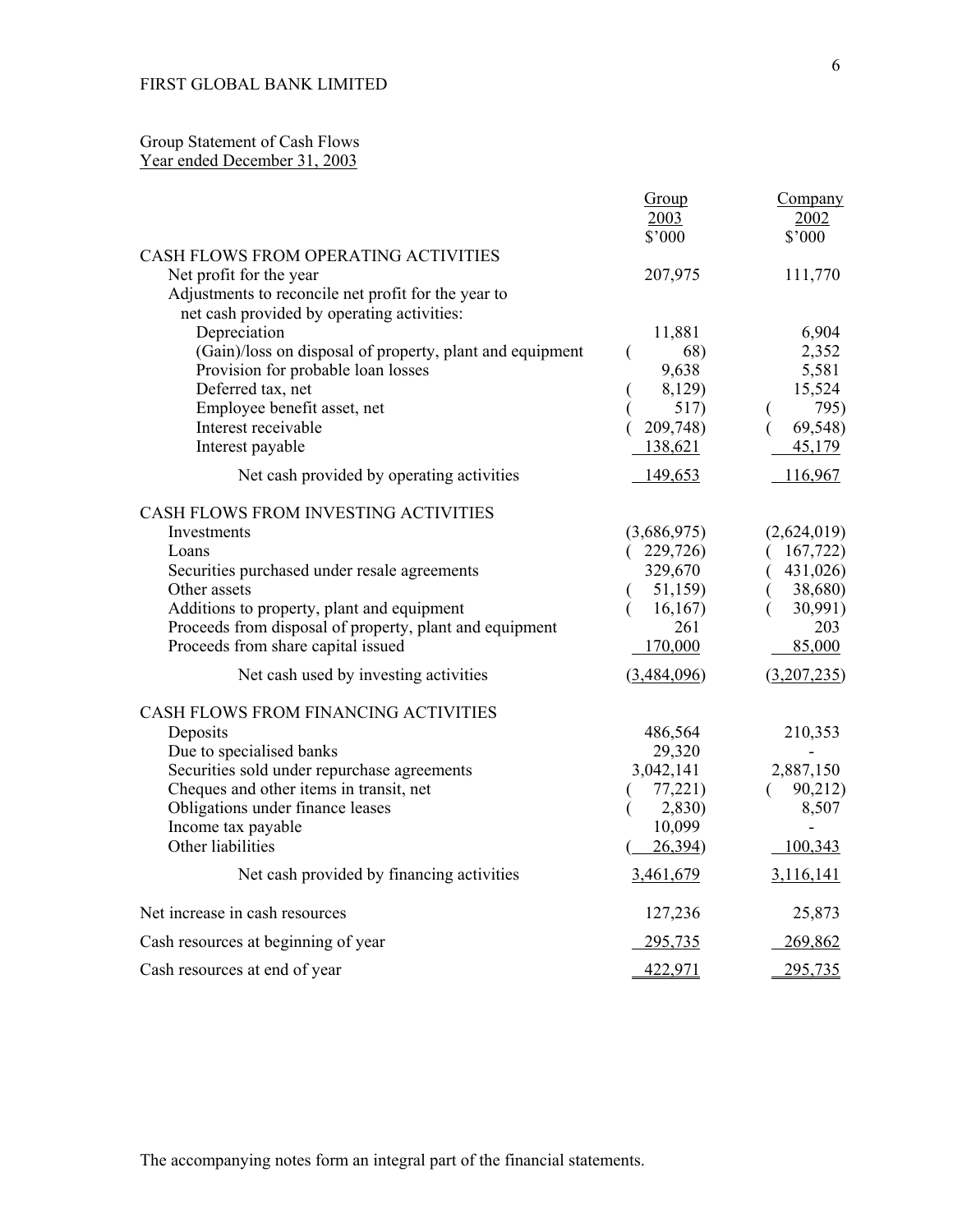Notes to the Financial Statements December 31, 2003

#### 1. The company

 First Global Bank Limited ("company" or "bank") is incorporated under the laws of Jamaica and is a wholly owned subsidiary of Grace, Kennedy & Company Limited (GK), also incorporated in Jamaica. The activities of the company and that of certain other fellow subsidiaries are to be merged subsequent to the year-end (see note 29).

The principal activities of the company and its subsidiary are the provision of commercial banking and related financial services.

#### 2. Bank licence

 The company is licensed, and the financial statements are delivered, under the Banking Act (Act). During the year ended December 31, 2003, the company did not, at all times, comply with the Bank of Jamaica primary prudential ratio requirement, however, this was rectified before year-end.

Except for the foregoing, all provisions of the Act have been met.

#### 3. Basis of preparation and significant accounting policies

(a) Basis of preparation:

 The financial statements have been prepared in accordance with the provisions of the Companies Act, the Banking Act, International Financial Reporting Standards (IFRS) adopted by the International Accounting Standards Board (IASB), interpretations issued by the International Financial Reporting Interpretations Committee of the IASB and practice statements issued by the Institute of Chartered Accountants of Jamaica.

These are the group's and company's first financial statements prepared in accordance with IFRS. Consequently, there have been significant changes in the accounting policies followed in these financial statements compared with those used in previous years. Accordingly, comparative figures have been restated to conform with the provisions of IFRS and the significant accounting policies in paragraphs (b) to (k) below.

IFRS 1, *First-time Adoption of International Financial Reporting Standards*, has been applied before its effective date in the preparation of the group's and company's financial statements. An explanation of the effects of adopting IFRS on the equity, results of operations and financial position is provided in note 23.

The financial statements are presented in Jamaica dollars and are prepared on the historical cost basis, except for available-for-sale investments which are stated at fair value.

The preparation of the financial statements in accordance with IFRS requires the directors and management to make estimates and assumptions that affect the reported amount of assets, liabilities, contingent assets and contingent liabilities at the balance sheet date and the income and expenses for the year then ended. Actual amounts could differ from those estimates.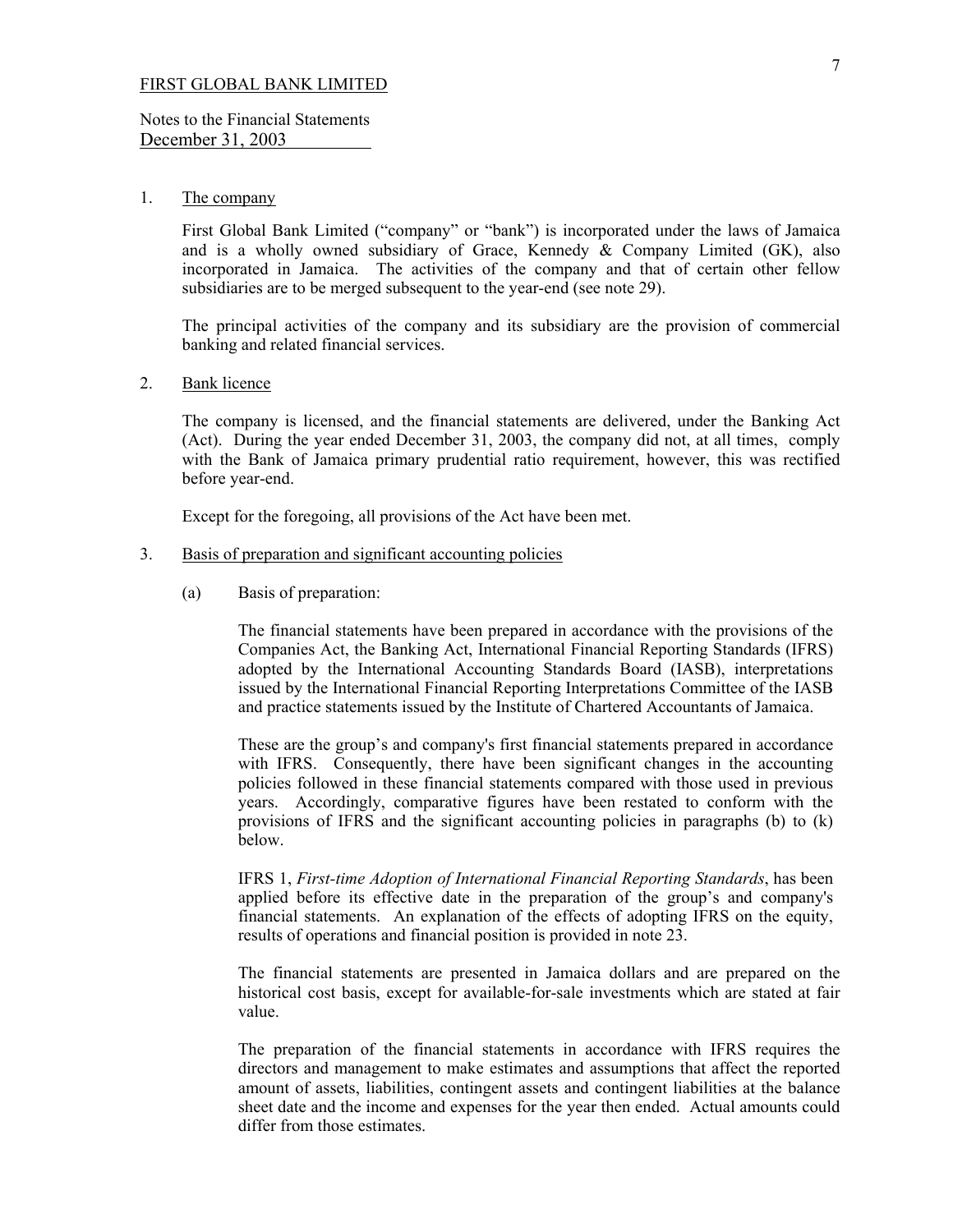Notes to the Financial Statements (Continued) December 31, 2003

- 3. Basis of preparation and significant accounting policies (cont'd)
	- (b) Property, plant and equipment:
		- (i) Owned assets:

 Items of property, plant and equipment are stated at cost, less accumulated depreciation and impairment losses.

(ii) Leased assets:

 Leases for which the group assumes substantially all the risks and rewards of ownership are classified as finance leases. Assets acquired under finance leasing arrangements are stated at an amount equal to the lower of their fair value and the present value of the minimum lease payments at inception of the lease, less accumulated depreciation and impairment losses.

 Lease payments are allocated between the liability and finance charge so as to achieve a constant rate on the finance balance outstanding. The corresponding rental obligations, net of finance charge, are included in finance lease obligations. The interest portion of the finance charge is charged to the statement of revenue and expenses over the lease period.

- (iii) Depreciation is calculated on the straight-line method at annual rates, ranging from 5% to 20%, estimated to write off the assets over their expected useful lives. Leased assets are depreciated over the shorter of the lease period or useful life of the assets.
- (c) Income and expenses:
	- (i) Interest income:

 Interest income is recorded on the accrual basis using the effective yield method, except that, where collection of interest income is considered doubtful or payment is outstanding for 90 days or more, the cash basis is used. Accrued interest on loans, which are in arrears for 90 days and over, is excluded from income in accordance with the Banking Act.

 IFRS requires that when collection of loans becomes doubtful, such loans are to be written down to their recoverable amounts after which interest income is to be recognised based on the rate of interest that was used to discount the future cash flows in arriving at the recoverable amount. The difference between the basis of interest recognition of the Banking Act and IFRS has been assessed as immaterial.

(ii) Other income:

Fees and commission are recognised on the accrual basis after completion of transactions to which they relate.

(iii) Interest and other expenses:

These are recorded on the accrual basis.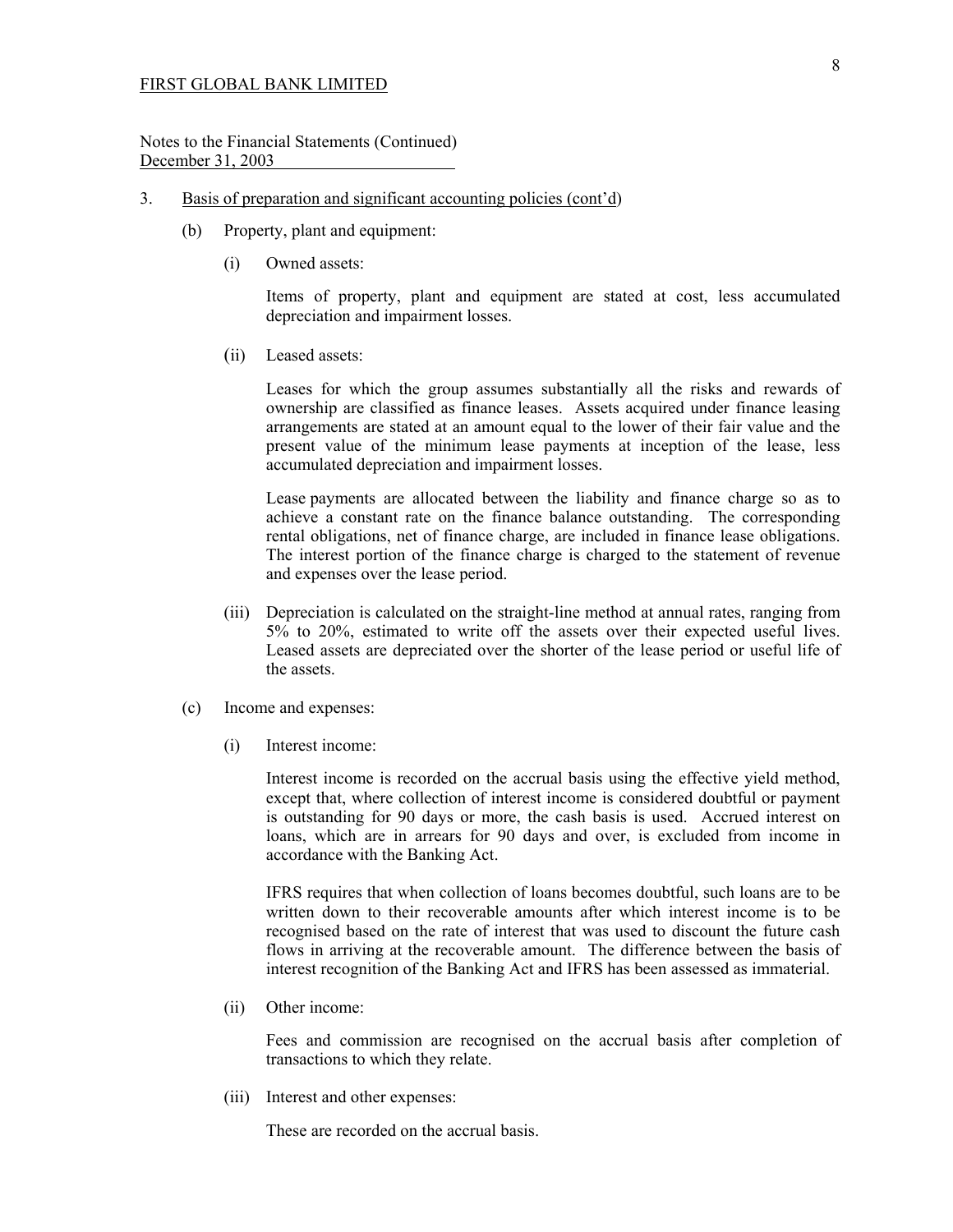Notes to the Financial Statements (Continued) December 31, 2003

#### 3. Basis of preparation and significant accounting policies (cont'd)

(d) Provision for probable loan losses:

 The provision for probable loan losses is maintained at a level which management considers adequate to provide for potential losses. The level of the provision is based on the requirements of the Banking Act, management's evaluation of the composition of the loan portfolio, past experience, the anticipated net realisable value of security held and the prevailing and anticipated economic conditions. Amounts are written off from the provision whenever management concludes that such amounts may not be recovered.

 General provisions for doubtful credits are established against the loan portfolio where a prudent assessment by management of adverse economic trends suggests that losses may occur and such losses cannot be determined on an item-by-item basis. This provision is maintained at the minimum 1% established by the Supervisor.

 IFRS only permit specific loan loss provision and requires that the future cash flows of impaired loans be discounted and the increase in the present value be reported as interest income. The loan loss provision required under the Banking Act that is in excess of the requirements of IFRS is treated as an appropriation of retained earnings and included in a non-distributable loan loss reserve (note 18).

(e) Foreign currencies:

 The exchange rates of the Jamaica dollar against other currencies are established on a daily basis using rates at which the bank trades and which are not materially different from the weighted average rates. Foreign currency balances outstanding at the balance sheet date are translated at the rates of exchange ruling on that date. Transactions in foreign currencies are converted at the rates of exchange ruling at the dates of those transactions.

 Gains and losses arising from fluctuations in exchange rates are included in the statement of revenue and expenses, except for those on investments which are included in fair value reserve (note 17).

(f) Related parties:

Two parties are considered to be related when:

- (i) one party is able to exercise control or significant influence over the other party; or
- (ii) both parties are subject to common control or significant influence from the same source.

Balances and transactions with related parties are disclosed in note 25.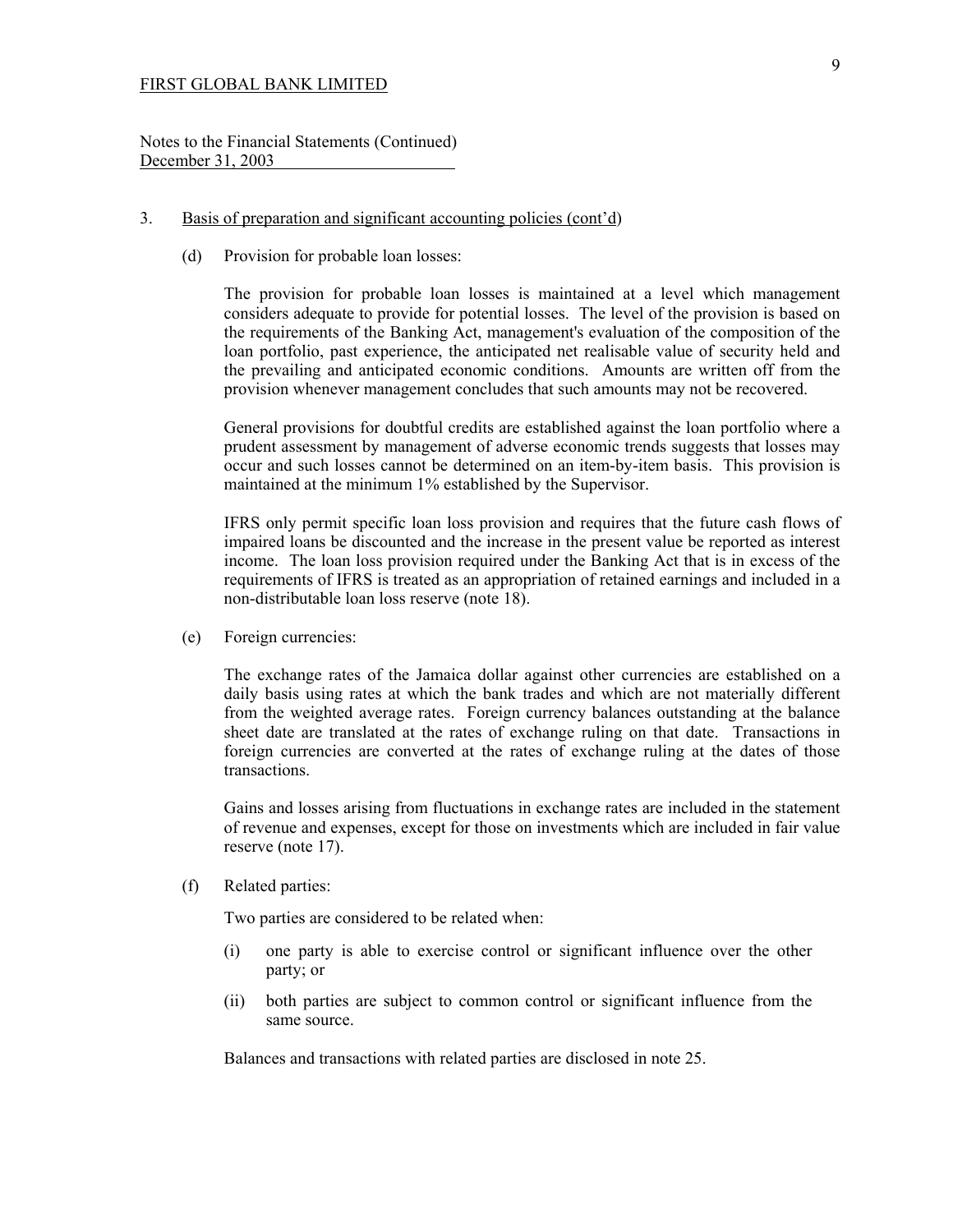Notes to the Financial Statements (Continued) December 31, 2003

### 3. Basis of preparation and significant accounting policies (cont'd)

- (g) Taxation:
	- (i) Income tax:

 Income tax on the profit or loss for the year comprises current and deferred tax. Income tax is recognized in the statement of revenue and expenses except to the extent that it relates to items recognised directly to equity, in which case it is recognised in equity.

 Current tax is the expected tax payable on the taxable income for the year, using tax rates enacted at the balance sheet date, and any adjustment to tax payable and tax losses in respect of previous years.

(ii) Deferred tax:

 Deferred tax is provided using the balance sheet liability method, providing for temporary differences between the carrying amounts of assets and liabilities for financial reporting purposes and the amounts used for taxation purposes. The amount of deferred tax provided is based on the expected manner of realisation or settlement of the carrying amount of assets and liabilities, using tax rates enacted at the balance sheet date.

A deferred tax asset is recognised only to the extent that it is probable that future taxable profits will be available against which the asset can be utilised. Deferred tax assets are reduced to the extent that it is no longer probable that the related tax benefit will be realised.

- (h) Financial instruments:
	- (i) Classification of investments:

 Management determines the classification of investments at the time of purchase and takes account of the purpose for which the investments were purchased. Investments are classified as originated loans and receivables, and available-forsale.

 Originated loans and receivables are created by the group by providing money to a debtor other than those created with the intention of short-term profit taking. Originated loans and receivables are recognised on the day they are transferred to the company.

 Available-for-sale instruments are those that are not held for trading purposes, or originated by the group. Available-for-sale assets are recognised on the date the group commits to purchase the assets. From this date, any gains and losses arising from changes in fair value of the assets are recognised in equity.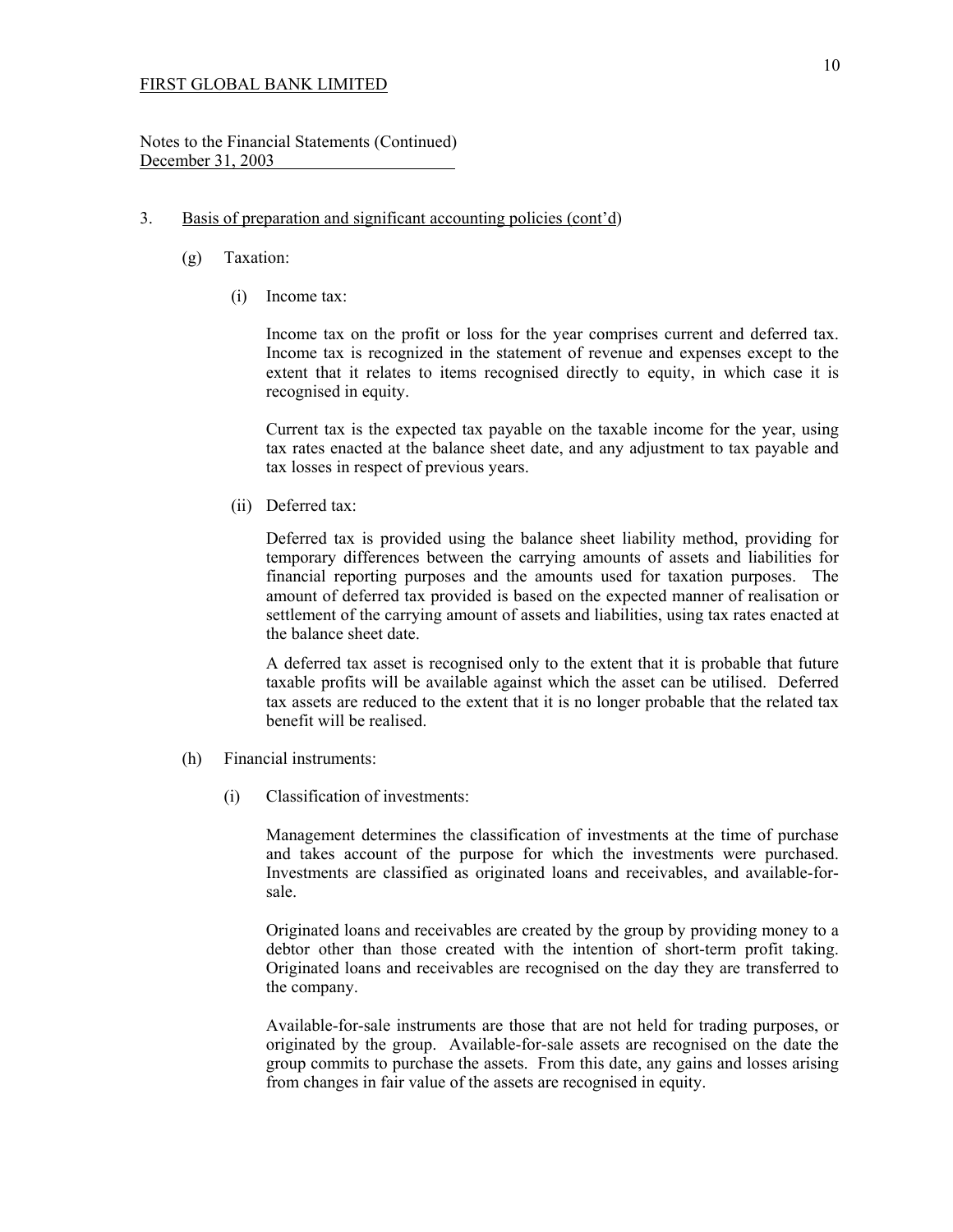Notes to the Financial Statements (Continued) December 31, 2003

- 3. Basis of preparation and significant accounting policies (cont'd)
	- (h) Financial instruments (cont'd):
		- (ii) Measurement:

Financial instruments are measured initially at cost, including transaction costs.

 Subsequent to initial recognition, all available-for-sale assets are measured at fair value, except that any instrument that does not have a quoted market price in an active market and whose fair value cannot be reliably determined, is stated at cost, including transaction costs, less impairment losses.

 All non-trading financial liabilities and originated loans and receivables are measured at amortised cost, less impairment losses. Amortised cost is calculated on the effective interest rate method. Premiums and discounts, including initial transaction costs, are included in the carrying amount of the related instrument and amortised based on the effective interest rate of the instrument.

Based on the above guidelines, the group's investments are measured as follows:

- [i] Loans are classified as originated loans and receivables and are stated at cost (amortised cost), less provision for losses as appropriate.
- [ii] Government of Jamaica securities purchased on the primary market, securities purchased under resale agreements and interest-bearing deposits are stated at historical or amortised cost.
- [iii] Government of Jamaica securities purchased on the secondary market are classified as available-for-sale and measured at fair value. Appreciation and depreciation are carried to fair value reserve.
- [iv] Securities purchased/sold under resale/repurchase agreements:

 A repurchase agreement ("Repo")/reverse repurchase agreement ("Reverse repo") is a short-term transaction whereby securities are sold/bought with simultaneous agreements for repurchasing/reselling the securities on a specified date and at a specified price. Repos and reverse repos are accounted for as short-term collateralised borrowing and lending, respectively, and are carried at cost.

 The difference between the purchase/sale and resale/repurchase considerations is recognised on an accrual basis over the period of the agreements, using the effective yield method, and is included in interest.

[v] Investment in subsidiary:

Investment in subsidiary is stated at cost.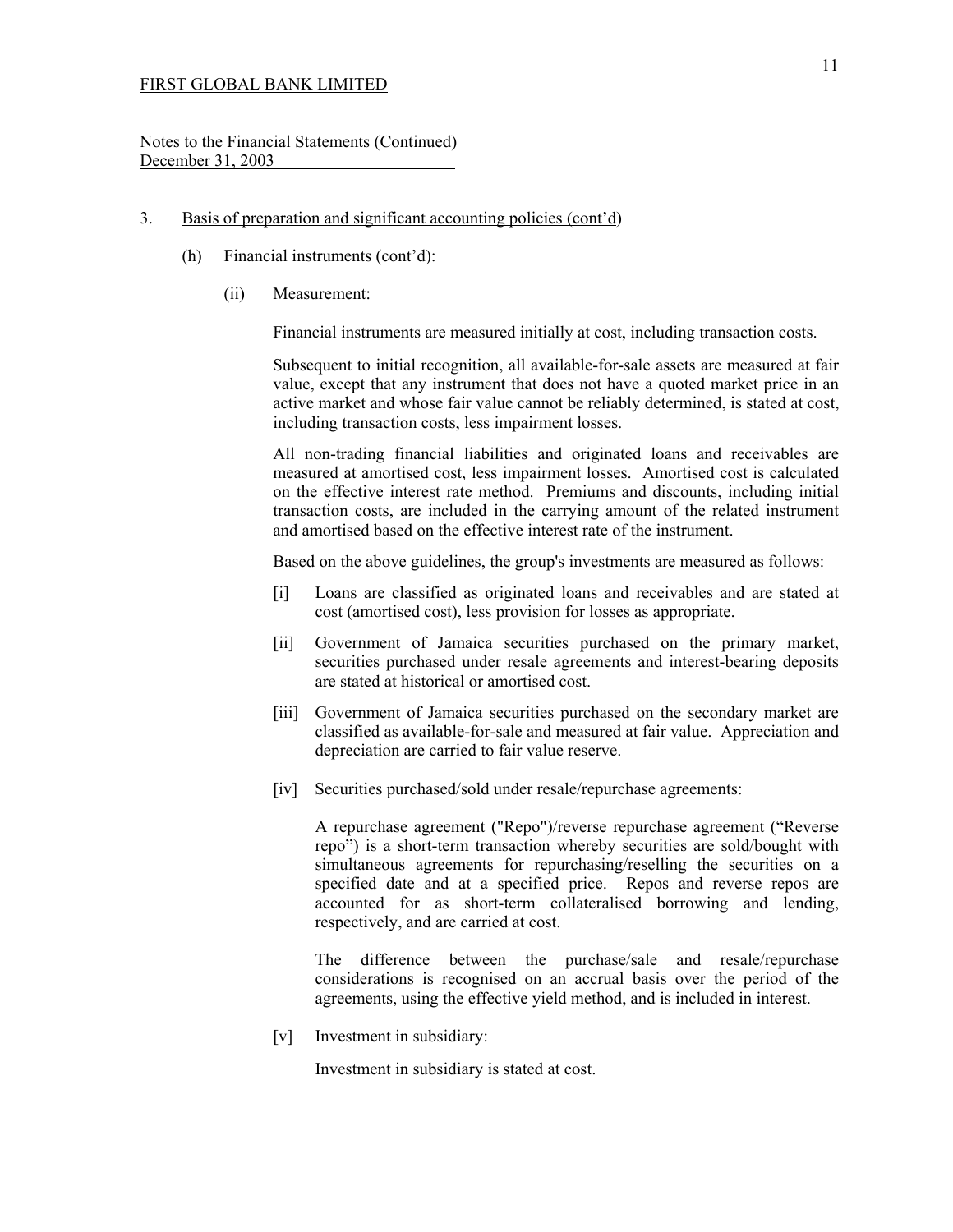#### Notes to the Financial Statements (Continued) December 31, 2003

### 3. Basis of preparation and significant accounting policies (cont'd)

- (h) Financial instruments (cont'd):
	- (iii) Fair value measurement principles:

 The fair value of financial instruments is based on their quoted market price at the balance sheet date without any deduction for transaction costs. Where a quoted market price is not available, the fair value of the instrument is estimated using pricing models or discounted cash flow techniques or a generally accepted alternative method.

 Where discounted cash flow techniques are used, estimated future cash flows are based on management's best estimates and the discount rate is a market related rate at the balance sheet date for an instrument with similar terms and conditions. Where pricing models are used, inputs are based on market related measures at the balance sheet date.

(iv) Gains and losses on subsequent measurement:

 Gains and losses arising from a change in the fair value of available-for-sale assets are recognised directly in equity (note 17). When the financial assets are sold, collected or otherwise disposed of, the cumulative gain or loss recognised in equity is transferred to the statement of revenue and expenses.

(v) Trade and other payables:

Trade and other payables, including provisions, are stated at their cost. A provision is recognised in the balance sheet when the group has a legal or constructive obligation as a result of a past event, it is probable that an outflow of economic benefits will be required to settle the obligation, and a reliable estimate of the amount can be made. If the effect is material provisions are determined by discounting the expected future cash flows at a pre-tax rate that reflects current market assessments of the time value of money and, where appropriate, the risks specific to the liability.

- (vi) Cash resources, including short-term deposits, with maturities ranging between three and twelve months from balance sheet date, are shown at cost.
- (vii) Trade and other receivable:

These are stated at their cost, less impairment losses.

(viii) Derecognition:

 A financial asset is derecognised when the group loses control over the contractual rights that comprise that asset. This occurs when the rights are realised, expired or are surrendered. A financial liability is derecognised when it is extinguished.

 Available-for-sale assets that are sold are derecognised and corresponding receivables from the buyer for the payment are recognised as of the date the group commits to sell the assets.

 Originated loans and receivables are derecognised on the day they are transferred by the group.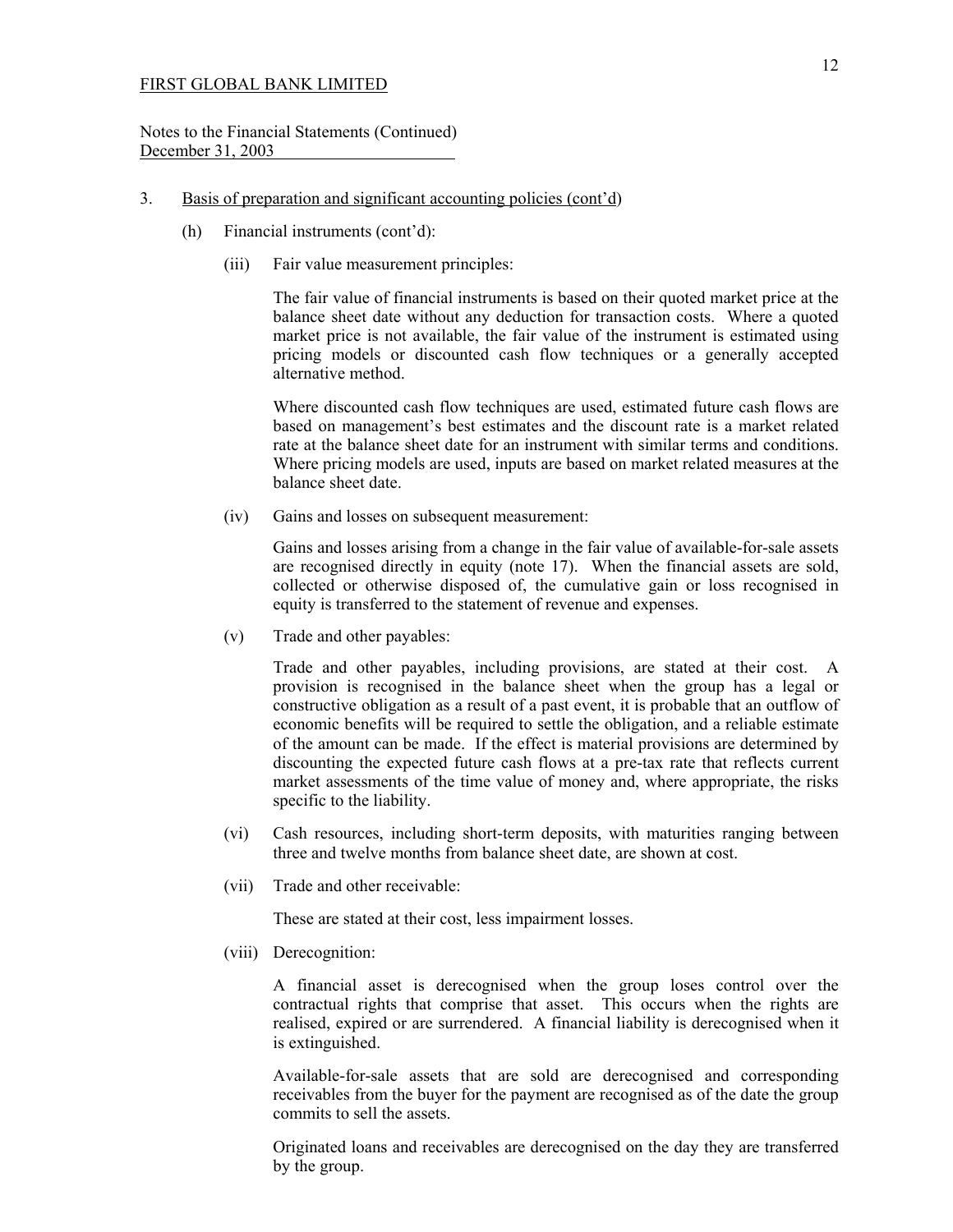#### Notes to the Financial Statements (Continued) December 31, 2003

#### 3. Basis of preparation and significant accounting policies (cont'd)

(i) Impairment:

The carrying amounts of the group's assets are reviewed at each balance sheet date to determine whether there is any indication of impairment. If any such indication exists, the asset's recoverable amount is estimated at each balance sheet date. An impairment loss is recognised whenever the carrying amount of an asset or its cash-generating unit exceeds its recoverable amount. Impairment losses are recognised in the statement of revenue and expenses.

(i) Calculation of recoverable amount:

The recoverable amount of other assets is the greater of their net selling price and value in use. In assessing value in use, the estimated future cash flows are discounted to their present value using a pre-tax discount rate that reflects current market assessments of the time value of money and the risks specific to the asset. For an asset that does not generate largely independent cash inflows, the recoverable amount is determined for the cash-generating unit to which the asset belongs.

(ii) Reversals of impairment:

 In respect of other assets, an impairment loss is reversed if there has been a change in the estimates used to determine the recoverable amount.

 An impairment loss is reversed only to the extent that the assets carrying amount does not exceed the carrying amount that would have been determined, net of depreciation or amortization, if no impairment loss had been recognized.

(j) Employee benefits:

 Employee benefits are all forms of consideration given by the group in exchange for service rendered by employees. These include current or short-term benefits such as salaries, bonuses, NIS contributions, annual leave, and non-monetary benefits such as medical care and housing; post-employments benefits such as pensions and medical care; other long-term employee benefits such as termination benefits.

Employee benefits that are earned as a result of past or current service are recognised in the following manner: Short-term employee benefits are recognised as a liability, net of payments made, and charged as expense. The expected cost of vacation leave that accumulates is recognised when the employee becomes entitled to the leave. Post employment benefits are accounted for as described below.

Employee benefits comprising pensions and other post-employment assets and obligations included in these financial statements have been actuarially determined by a qualified independent actuary, appointed by management. The appointed actuary's report outlines the scope of the valuation and the actuary's opinion. The actuarial valuations were conducted in accordance with IAS 19, and the financial statements reflect the group's post-employment benefit asset and obligations as computed by the actuary. In carrying out their audit, the auditors relied on the actuary's report.

(i) Pension obligations:

 The group participates in a defined benefit plan operated by its parent company. The scheme is generally funded through payments to a trustee-administered fund as determined by periodic actuarial calculations. A defined benefit plan is a pension plan that defines an amount of pension benefit to be provided, usually as a function of one or more factors such as age, years of service or compensation.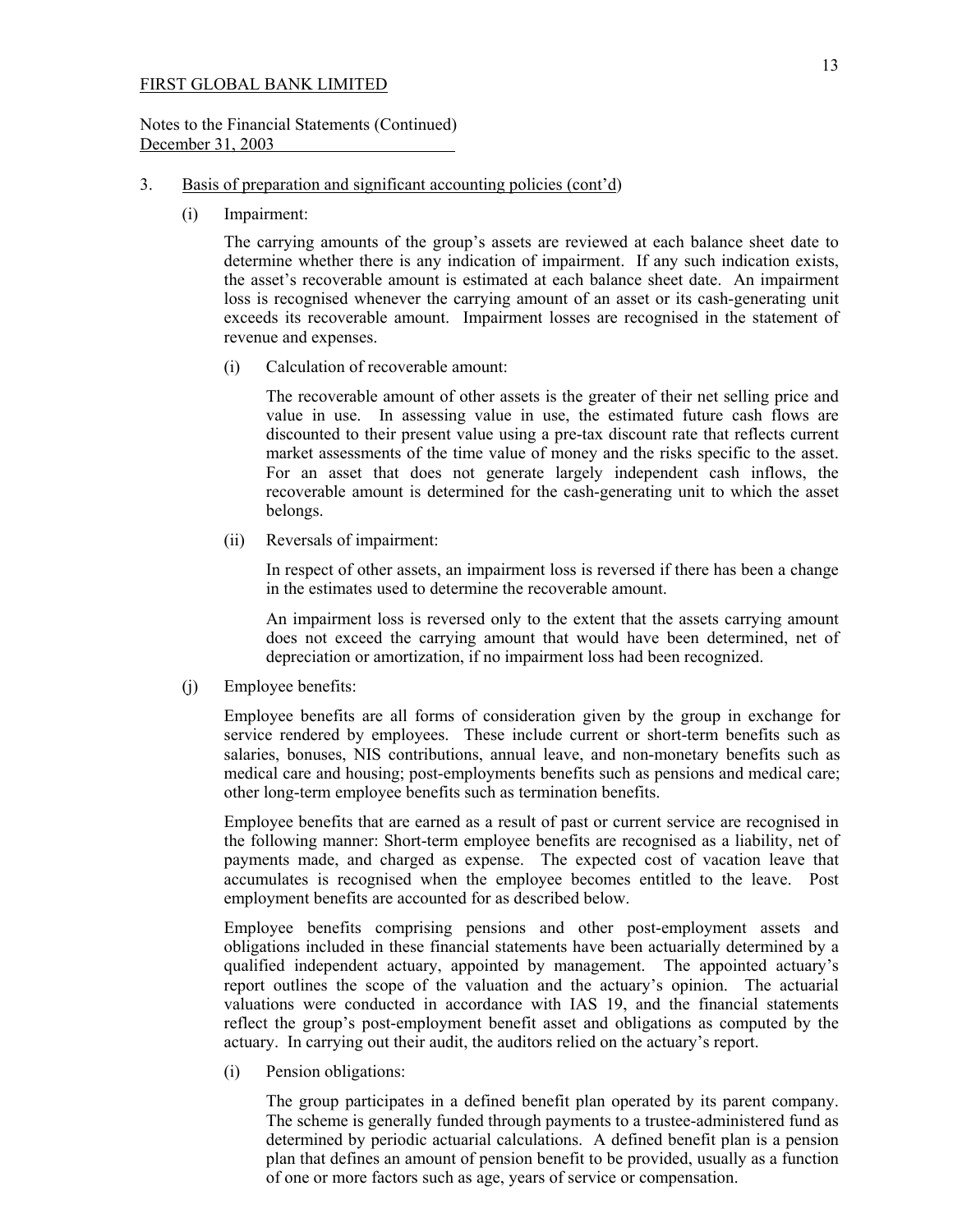### Notes to the Financial Statements (Continued) December 31, 2003

- 3. Basis of preparation and significant accounting policies (cont'd)
	- (j) Employee benefits (cont'd):
		- (i) Pension obligations: (cont'd)

 The liability in respect of defined benefit pension plans is the present value of the defined benefit obligation at the balance sheet date, minus the fair value of plan assets, together with adjustments for actuarial gains/losses and past service cost. The defined benefit obligation is calculated annually by independent actuaries using the projected unit credited method. The present value of the defined benefit obligation is determined by the estimated future cash outflows using interest rates of government securities which have terms to maturity approximating the terms of the related liability.

 Actuarial gains and losses arising from experience adjustments, changes in actuarial assumptions and amendments to pension plans are charged or credited to income over the average remaining service lives of the related employees.

(ii) Equity compensation benefits:

The group participates in a share options scheme operated by the parent company. Share options are granted to management and key employees with more than three years of service. Options are granted at the market price of the shares on the date of the grant and are exercisable at that price. Options are exercisable beginning one year from the date of grant and have a contractual option term of five years. The group does not make a charge to staff costs in connection with share options.

(iii) Termination benefits

Termination benefits are payable whenever an employee's employment is terminated before the normal retirement date or whenever an employee accepts voluntary redundancy in exchange for these benefits. The group recognises termination benefits when it is demonstrably committed to either terminate the employment of current employees according to a detailed formal plan, without possibility of withdrawal or provision of termination benefits as a result of an offer made to encourage voluntary redundancy. Benefits falling due more than 12 months after balance sheet date are discounted to present value.

(iii) Profit sharing and bonus plans:

A liability for employee benefits in the form of profit sharing and bonus plans is recognised in other provisions when there is no realistic alternative but to settle the liability and at least one of the following conditions is met:

- there is a formal plan and the amounts to be paid are determined before the time of issuing the financial statements; or
- past practice has created a valid expectation by employees that they will receive a bonus/profit sharing and the amount can be determined before the time of issuing the financial statements.

Liabilities for profit sharing and bonus plans are expected to be settled within 12 months and are measured at the amounts expected to be paid when they are settled.

(k) Consolidation of subsidiary:

The group's financial statements include the financial statements of the company and its wholly-owned subsidiary, FGB Securities Limited, which was incorporated on December 19, 2002 and commenced operations on August 4, 2003. All significant inter-company transaction up to December 31, 2003, are eliminated. The company and its subsidiary are collectively referred to as the "group".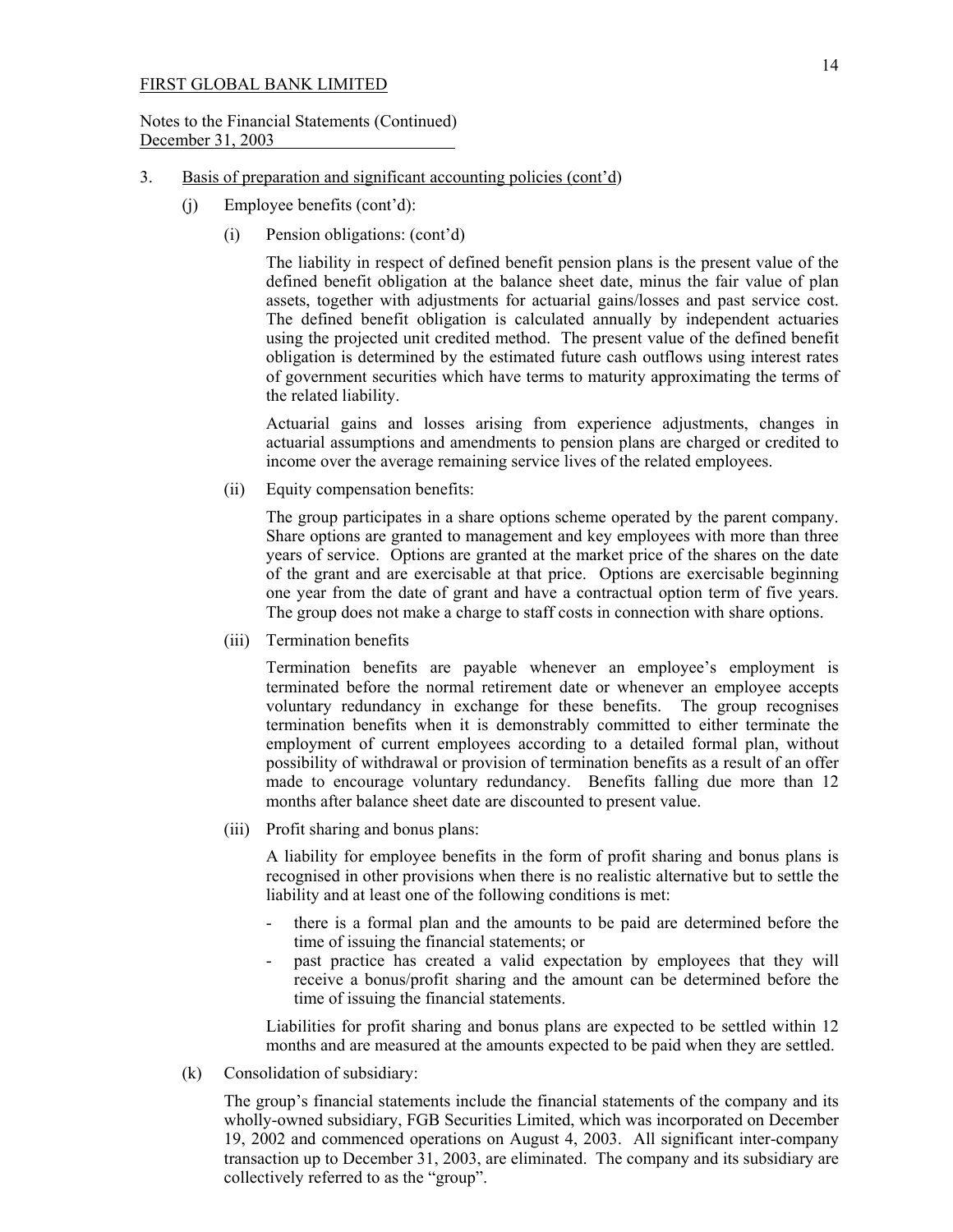Notes to the Financial Statements (Continued) December 31, 2003

#### 4. Cash resources

|                                                                         | <u>Group</u>       | Company                |                         |
|-------------------------------------------------------------------------|--------------------|------------------------|-------------------------|
|                                                                         | 2003<br>\$'000     | 2003<br>$$^{\circ}000$ | 2002<br>$$^{\prime}000$ |
| Notes and coins                                                         | 81,959             | 75,360                 | 38,417                  |
| Money at call and on deposit at Bank of                                 |                    |                        |                         |
| Jamaica [see (a) and (b) below ]<br>Current accounts with foreign banks | 222,714<br>118,298 | 222,714<br>118,298     | 73,017<br>184,301       |
|                                                                         |                    |                        |                         |

- (a) \$60,045,000 (2002: \$25,949,000) of the deposits at Bank of Jamaica is held in compliance with section 14(1) of the Banking Act, which requires that every licensee maintains in the form of a deposit with Bank of Jamaica, a cash reserve not less on the average than 5% of its prescribed liabilities. The reserve for Jamaica dollar prescribed liabilities is held on a non-interest-bearing basis and no portion of the cash reserves is available for investment or other use by the company. The actual percentage in force at the end of the year was 9% (2002: 9%).
- (b) The deposit at Bank of Jamaica includes a special reserve of \$33,358,000 (2002: \$Nil). The special reserve represents 5% of the company's Jamaica dollar prescribed deposit liabilities and earns interest at 6% per annum. This reserve is in addition to the cash reserve mentioned in (a) above, bringing the total reserve requirement to 14%.

#### (c) Cash resources are due within three months after balance sheet date.

5. Investments

|                                                                                          | Group     | Company   |           |
|------------------------------------------------------------------------------------------|-----------|-----------|-----------|
|                                                                                          | 2003      | 2003      | 2002      |
|                                                                                          | \$'000    | \$'000    | \$'000    |
| Available-for-sale securities, stated at fair value:<br>Issued by Government of Jamaica: |           |           |           |
| Local registered stocks                                                                  | 850,865   | 443,576   | 1,609,992 |
| Global and US\$ Indexed bonds                                                            | 2,091,222 | 1,620,983 | 1,140,583 |
|                                                                                          | 2,942,087 | 2,064,559 | 2,750,575 |
| Originated loans and receivables, stated at amortised cost:                              |           |           |           |
| Government of Jamaica securities:                                                        |           |           |           |
| Treasury bills [see (a) below]                                                           | 157,393   | 157,393   | 141,860   |
| Local registered stocks [see (a) below]                                                  | 894,320   | 868,330   |           |
| Debenture                                                                                | 946,858   | 804,358   | 65,650    |
| US\$ denominated promissory notes                                                        |           |           | 48,465    |
| Global and US\$ Indexed bonds                                                            | 2,451,437 | 2,072,570 |           |
| <b>Education</b> bond                                                                    |           |           | 1,000     |
| Development Bank of Jamaica bond                                                         | 9,409     | 9,409     | 10,088    |
| Certificates of deposit [see (a) below]                                                  | 571,500   | 259,500   | 1,310,000 |
| Unquoted equities:                                                                       |           |           |           |
| Automated Payments Limited [see (b) below]                                               | 5,020     | 5,020     | 5,020     |
| FGB Securities Limited [note $3(k)$ ]                                                    |           | 10,000    |           |
|                                                                                          | 5,035,937 | 4,186,580 | 1,582,083 |
| Total                                                                                    | 7,978,024 | 6,251,139 | 4,332,658 |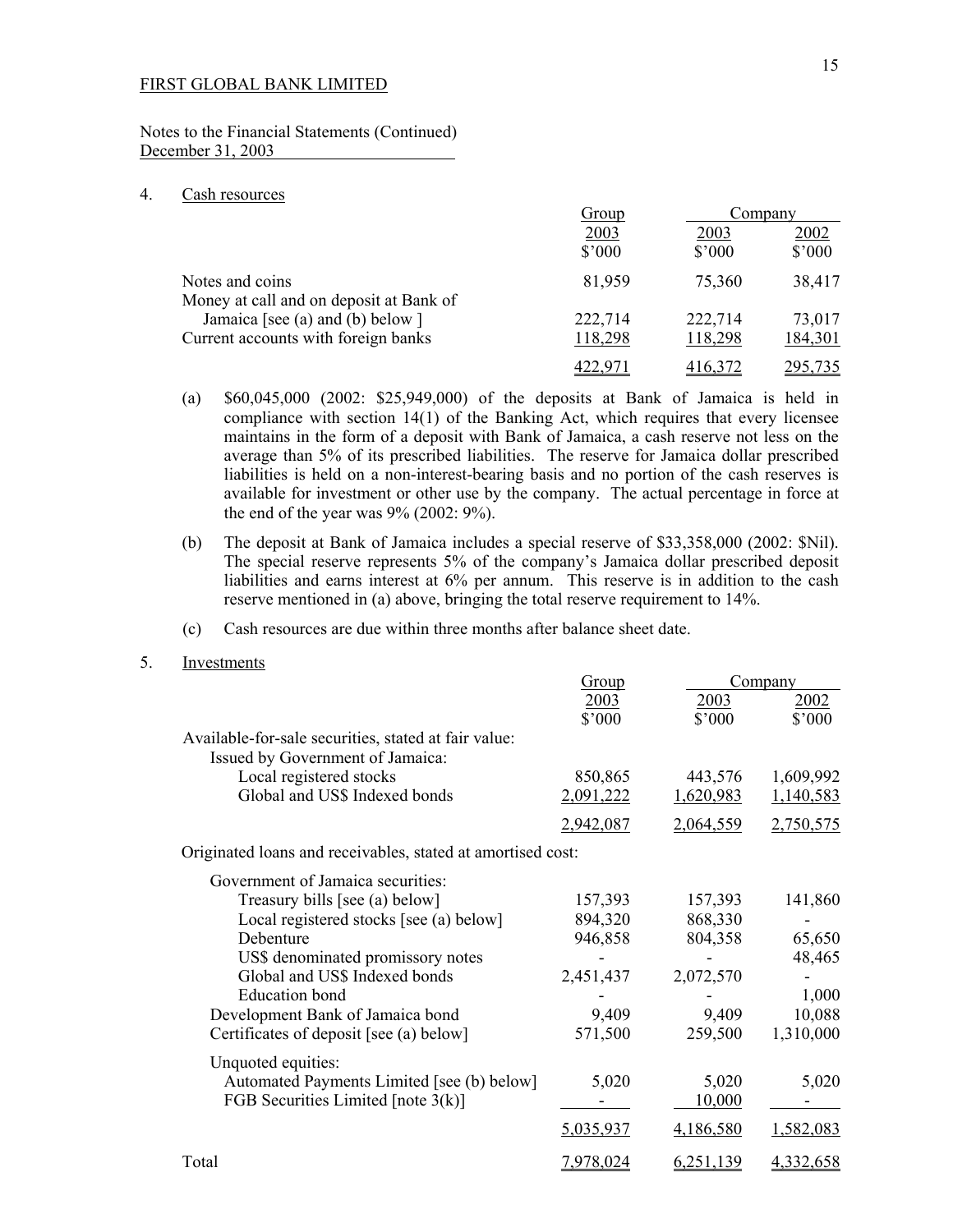## Notes to the Financial Statements (Continued) December 31, 2003

#### 5. Investments (cont'd)

- (a) Local Registered Stock amounting to \$100,000,000 (2002: \$30,000,000 Treasury Bills and \$117,000,000 of certificates of deposit) are held by Bank of Jamaica as security for overdraft, if any. At the balance sheet, there was no overdraft with Bank of Jamaica.
- (b) Shares in Automated Payments Limited represents a 16.67% holding in that company, which was established and co-owned by commercial banks to provide automated clearing facilities within the commercial banking system.

## 6. Loans, net of provision for probable losses

The loan portfolio, less provision for losses, is concentrated as follows:

|                               | Number of |         |                |                 |
|-------------------------------|-----------|---------|----------------|-----------------|
|                               | Accounts  |         |                |                 |
|                               | Group and |         | Group and      |                 |
|                               | Company   | Company | Company        | Company         |
|                               | 2003      | 2002    | 2003           | 2002            |
|                               |           |         | $$^{\circ}000$ | $$^{\prime}000$ |
| Professional & other services | 303       | 132     | 414,041        | 272,862         |
| Individuals                   | 285       | 324     | 222,003        | 145,581         |
| Agriculture                   |           |         |                | 130             |
| Manufacturing                 |           | 17      | 36,185         | 23,405          |
| Transportation                |           | 18      | 30,592         | 39,612          |
| Distribution                  |           | 4       | 1,047          | 2,171           |
| Tourism & entertainment       |           |         | 52             |                 |
|                               |           | 49.     |                | 483.832         |

 Delinquent loans and advances on which interest is no longer accrued amounted to \$4,122,000 (2002: \$8,138,000) as at balance sheet date.

 Loans are shown after deducting provision for probable loan losses of \$23,021,000 (2002: \$16,135,000), as follows:

|                                                   | <u>Group</u> | Company        |                 |  |
|---------------------------------------------------|--------------|----------------|-----------------|--|
|                                                   | 2003         | 2003           | 2002            |  |
|                                                   | \$7000       | $$^{\circ}000$ | $$^{\prime}000$ |  |
| Provision made during the year                    | 7,320        | 7,320          | 10,000          |  |
| Transfer from/(to) loan loss reserve (note $18$ ) | 2,318        | 2,318          | 4,419           |  |
| Charged against revenue for the year              | 9,638        | 9,638          | 5,581           |  |
| Provision at beginning of the year                | 16,135       | 16,135         | 99,087          |  |
| Net loan balances written off during the year     | 2,752)       | 2,752)         | <u>88,533</u> ) |  |
| At end of the year                                | 23,021       | <u>23,021</u>  | <u>16.135</u>   |  |

Provision made in accordance with Bank of Jamaica provisioning requirements is as follows:

|                                 | <b>Group</b>    | Company         |                 |
|---------------------------------|-----------------|-----------------|-----------------|
|                                 | 2003            | 2003            | 2002            |
|                                 | $$^{\prime}000$ | $$^{\prime}000$ | $$^{\prime}000$ |
| Specific provisions             | 23,021          | 23,021          | 16,135          |
| General provision (see note 18) | 5,301           | 5,301           | 7,619           |
|                                 | าจ วา           | <u>28,322</u>   | 23.754          |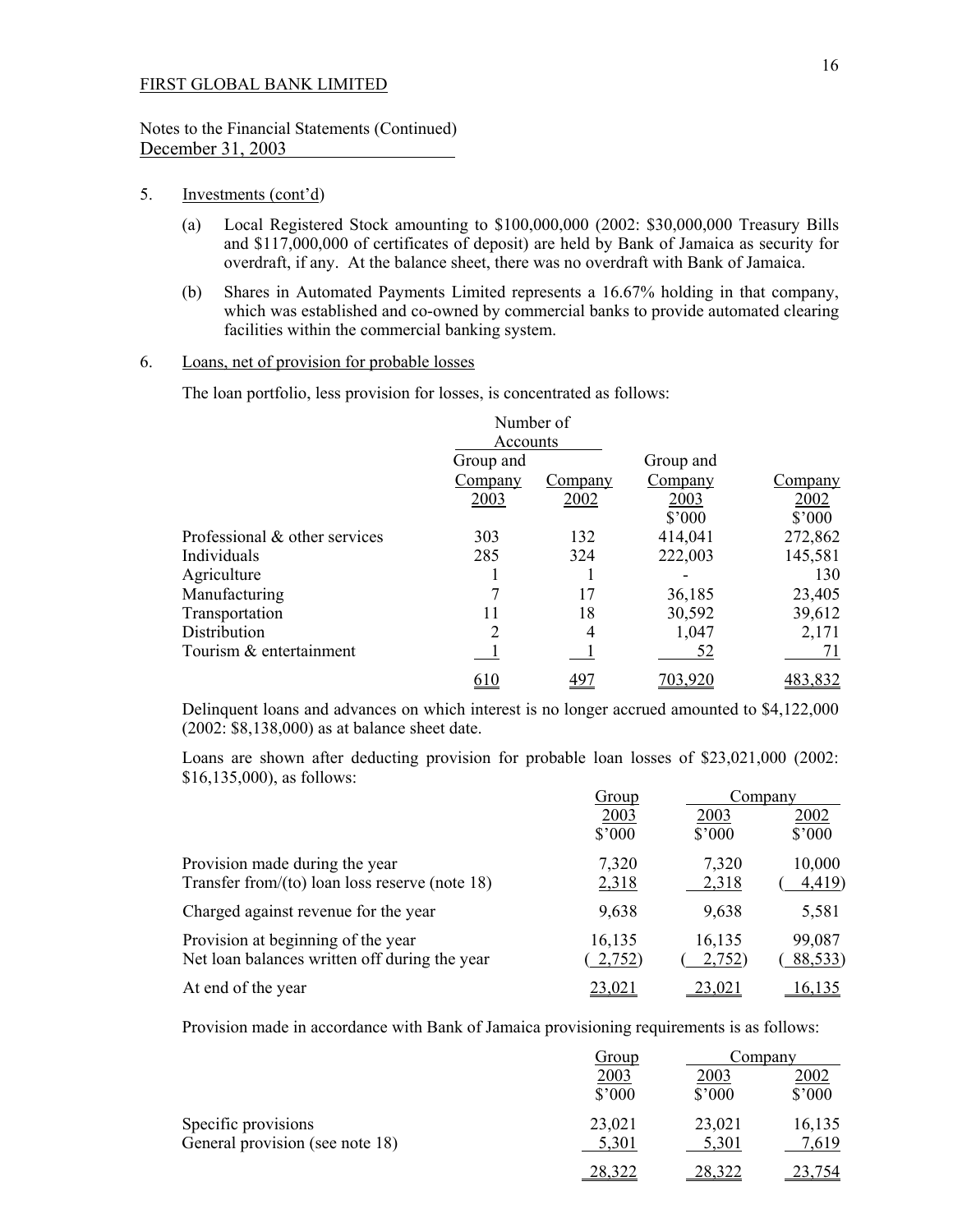## Notes to the Financial Statements (Continued) December 31, 2003

## 6. Loans, net of provision for probable losses (cont'd)

 In keeping with IFRS, the general provision is included in loan loss reserve and treated as an appropriation of retained earnings (note 18).

#### 7. Other assets

|                             | Group           |                 | Company         |  |
|-----------------------------|-----------------|-----------------|-----------------|--|
|                             | 2003            | 2003            | 2002            |  |
|                             | $$^{\prime}000$ | $$^{\prime}000$ | $$^{\prime}000$ |  |
| Interest receivable         | 374,349         | 265,430         | 164,601         |  |
| Withholding tax recoverable | 44,123          | 37,470          | 26,635          |  |
| Sundry                      | 90,417          | 66,324          | 56,746          |  |
|                             | 508,889         | 369,224         | 247,982         |  |

 Sundry includes the company's contributions to the National Housing Trust, amounting to \$50,000 (2002: \$50,000), recoverable in the years 2001/4. All other assets are considered to be recoverable within one year.

## 8. Deferred tax assets and liabilities

Deferred tax assets and liabilities are attributable to the following:

## **Group**

|                              | Assets          | Liabilities    | <b>Net</b>     |
|------------------------------|-----------------|----------------|----------------|
|                              | 2003            | 2003           | 2003           |
|                              | $$^{\prime}000$ | $$^{\circ}000$ | \$'000         |
| Employee benefit asset, net  |                 | 2,374          | 2,374          |
| Fixed assets                 |                 | 5,047          | 5,047          |
| Investments                  |                 | 8,323          | 8,323          |
| Other liabilities            | 264)            |                | 264)           |
| Tax losses brought forward   | (9,050)         |                | <u>(9,050)</u> |
| Net tax (assets)/liabilities | (9,314)         | 5.744          | 6,430          |

#### **Company**

|                              |                          | Assets |                | Liabilities    | Net            |        |
|------------------------------|--------------------------|--------|----------------|----------------|----------------|--------|
|                              | 2003                     | 2002   | 2003           | 2002           | 2003           | 2002   |
|                              | $$^{\circ}000$           | \$'000 | $$^{\circ}000$ | $$^{\circ}000$ | $$^{\circ}000$ | \$'000 |
| Employee benefit asset, net  |                          | ۰      | 2,374          | 2,202          | 2,374          | 2,202  |
| Fixed assets                 |                          | -      | 5,028          | 6,275          | 5,028          | 6,275  |
| Investments                  | $\overline{\phantom{0}}$ | -      | 2,016          | 22,192         | 2,016          | 22,192 |
| Other liabilities            | 264)                     | -      |                | -              | 264)           |        |
| Tax losses brought forward   |                          | 2,241) |                |                |                | 2,241  |
| Net tax (assets)/liabilities | 264                      | 2,241  | 9,418          | 30,669         | 9.154          | 28,428 |

Movements on net deferred tax during the year are as follows:

|                                                                | <u>Group</u> | Company        |        |
|----------------------------------------------------------------|--------------|----------------|--------|
|                                                                | 2003         | 2003           | 2002   |
|                                                                | \$'000       | $$^{\circ}000$ | \$'000 |
| Net deferred tax liability at beginning of year                | 28,428       | 28,428         | 2,115  |
| Recognised in revenue – $\text{tax}$ (income)/charge (note 21) | 8,128        | 902            | 15,524 |
| Recognised in equity                                           | (13, 870)    | 20,176         | 10,789 |
| Net deferred tax liability at end of year                      | 6.430        | 9.154          | 28,428 |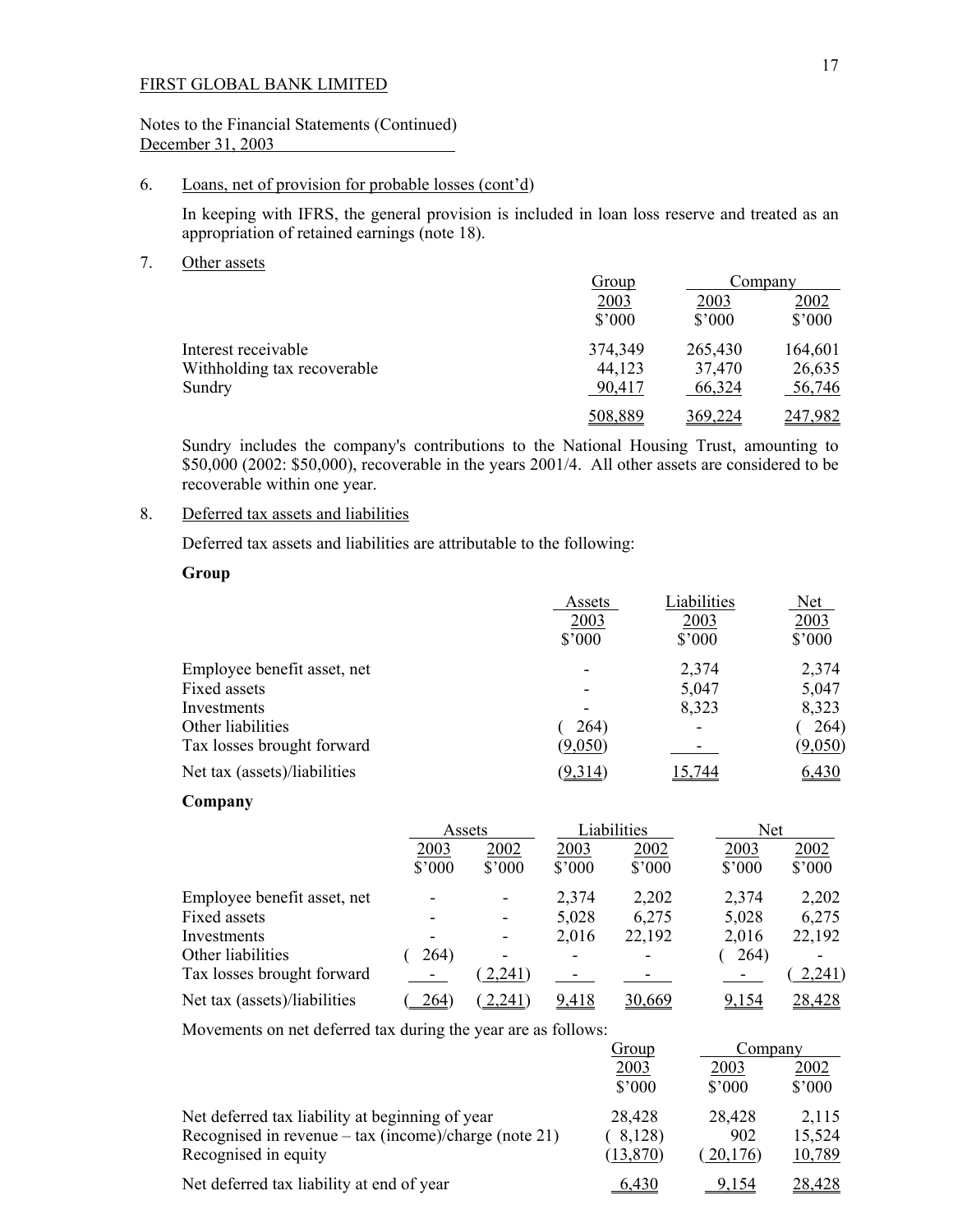## Notes to the Financial Statements (Continued) December 31, 2003

# 9. Employee benefits

(a) Plan asset/obligations

|                                     | Pension asset   |                | <b>Obligations</b> |                 |
|-------------------------------------|-----------------|----------------|--------------------|-----------------|
|                                     | 2003            | 2002           | 2003               | 2002            |
|                                     | $$^{\prime}000$ | $$^{\circ}000$ | $$^{\prime}000$    | $$^{\prime}000$ |
| Present value of funded obligations | 22,871          | 12,610         | 6,622              | 4,804           |
| Unrecognised actuarial losses       | 14,441          | 1,936          | 465                | 581             |
| Fair value of plan assets           | (51, 529)       | (26, 544)      |                    |                 |
| Recognised asset                    | 14,217          | $.998^{\circ}$ | 7,087              | 5,385           |

(b) Movements in net asset/obligation recognised in the balance sheet:

|                                                              | Pension asset           |                         | Obligations             |                         |
|--------------------------------------------------------------|-------------------------|-------------------------|-------------------------|-------------------------|
|                                                              | 2003<br>$$^{\prime}000$ | 2002<br>$$^{\prime}000$ | 2003<br>$$^{\prime}000$ | 2002<br>$$^{\prime}000$ |
| Net (asset)/obligation at January 1                          | (11,998)                | 9,679)                  | 5,385                   | 3,861                   |
| Contributions received<br>(Income)/expense recognised in the | 313)                    | 1,848)                  |                         |                         |
| statement of income and expense                              | 1,906)                  | 471)                    | 1,702                   | 1,524                   |
| Net (asset)/obligation at December 31                        | 14,217                  | 1.998                   | 7,087                   | 5,385                   |

(c) (Income)/expense recognised in the statement of revenue and expenses:

|                                                       | Pension asset           |                        |                | Obligations            |  |
|-------------------------------------------------------|-------------------------|------------------------|----------------|------------------------|--|
|                                                       | 2003<br>$$^{\prime}000$ | 2002<br>$$^{\circ}000$ | 2003<br>\$'000 | 2002<br>$$^{\circ}000$ |  |
| Current service cost                                  | 1,089)                  | 60                     | 979            | 926                    |  |
| Interest on obligation<br>Actuarial losses recognized | 1,837                   | 1,509                  | 723            | 598                    |  |
| Expected return on plan assets                        | 2,654)                  | (2,040)                |                | ۰                      |  |
|                                                       | 1,906)                  | 471                    | 1,702          | .524                   |  |
| Actual return on plan assets                          | 43.1%                   | $1.3\%$                |                |                        |  |

(d) Principal actuarial assumptions (expressed as weighted averages):

|                                               | 2003 | 2002          |
|-----------------------------------------------|------|---------------|
|                                               | $\%$ | $\frac{0}{0}$ |
| Discount rate at December 31                  | 15.0 | 12.5          |
| Expected return on plan assets at December 31 | 10.0 | 9.5           |
| Future salary increase:                       |      |               |
| Pension and group life plan                   | 9.5  | 8.0           |
| Gratuity plan                                 | 9.5  | 9.5           |
| Future pension increases                      | 3.5  | 2.5           |
| Medical claims growth:                        |      |               |
| Insured plan                                  | 12.5 | 7.5           |
| Self insured plan                             | 12.5 | 9.5           |
|                                               |      |               |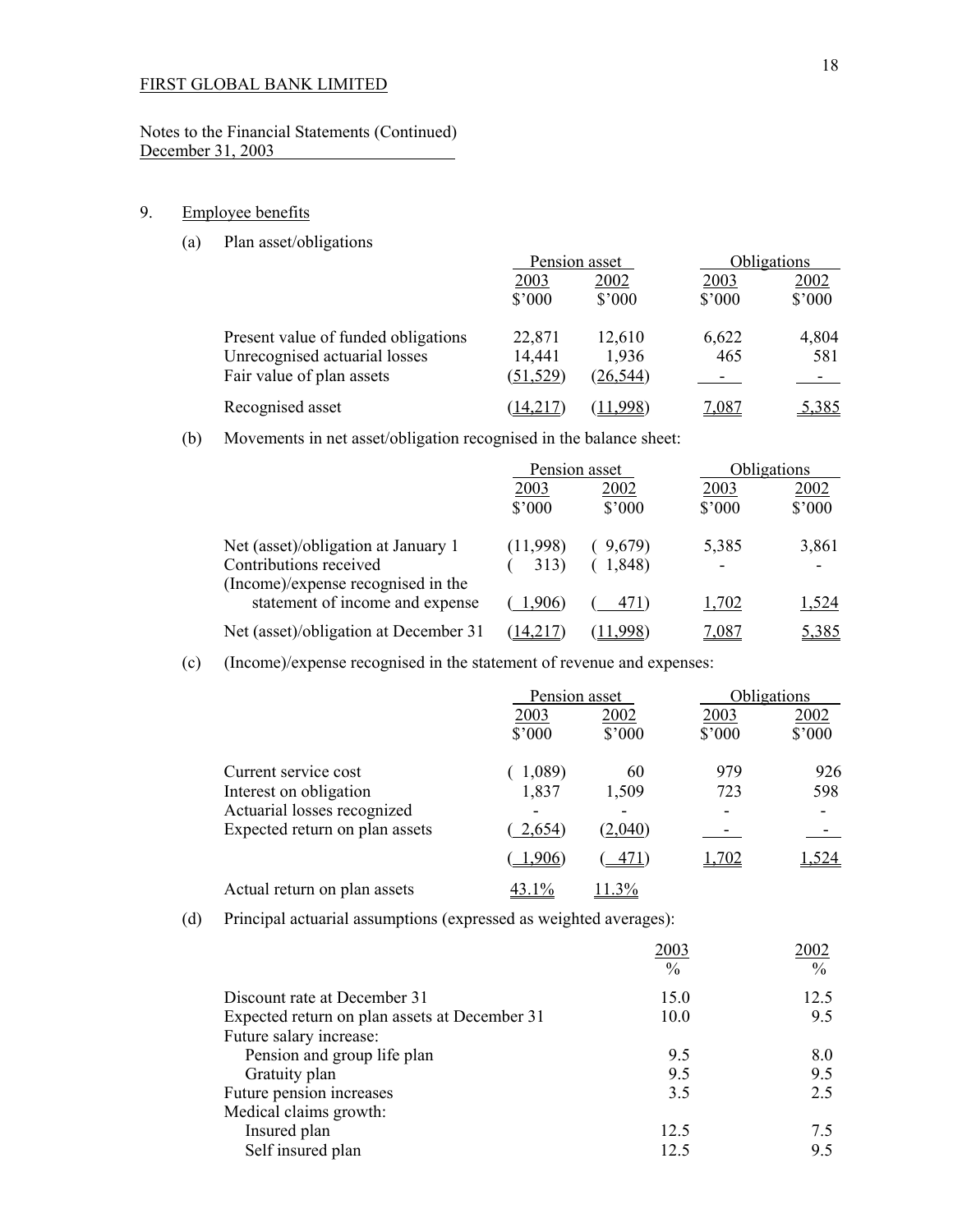Notes to the Financial Statements (Continued) December 31, 2003

# 10. Property, plant and equipment

 **Group** 

|                         | Computer<br>equipment<br>\$'000 | Office equipment,<br>fixture & fittings<br>& motor vehicles<br>\$'000 | Leased<br>assets<br>\$3000 | Total<br>$$^{\circ}000$ |
|-------------------------|---------------------------------|-----------------------------------------------------------------------|----------------------------|-------------------------|
| At cost:                |                                 |                                                                       |                            |                         |
| December 31, 2002       | 45,420                          | 13,967                                                                | 13,446                     | 72,833                  |
| Additions               | 3,119                           | 13,048                                                                |                            | 16,167                  |
| Disposals               | $\sim 100$                      | 970)                                                                  | $\sigma_{\rm{max}}$        | $\frac{970}{2}$         |
| December 31, 2003       | 48,539                          | 26,045                                                                | 13,446                     | 88,030                  |
| Depreciation:           |                                 |                                                                       |                            |                         |
| December 31, 2002       | 21,978                          | 10,345                                                                | 3,052                      | 35,375                  |
| Charge for the year     | 6,372                           | 2,492                                                                 | 3,017                      | 11,881                  |
| Eliminated on disposals |                                 | 776)                                                                  | $\sim 10$                  | (776)                   |
| December 31, 2003       | 28,350                          | 12,061                                                                | 6,069                      | 46,480                  |
| Net book values:        |                                 |                                                                       |                            |                         |
| December 31, 2003       | 20,189                          | 13,984                                                                | 7,377                      | 41,550                  |
| Company                 |                                 |                                                                       |                            |                         |
|                         |                                 | Office equipment,                                                     |                            |                         |
|                         | Computer<br>equipment           | fixture & fittings<br>& motor vehicles                                | Leased<br>assets           | Total                   |
|                         | \$3000                          | $$^{\circ}000$                                                        | \$3000                     | \$'000                  |
| At cost:                |                                 |                                                                       |                            |                         |
| December 31, 2002       | 45,420                          | 13,967                                                                | 13,446                     | 72,833                  |
| Additions               | 2,955                           | 13,026                                                                |                            | 15,981                  |
| Disposals               | $\sim 100$                      | 970)                                                                  | $\sim 100$ m $^{-1}$       | 970)                    |
| December 31, 2003       | 48,375                          | 26,023                                                                | 13,446                     | 87,844                  |
| Depreciation:           |                                 |                                                                       |                            |                         |
| December 31, 2002       | 21,978                          | 10,345                                                                | 3,052                      | 35,375                  |
| Charge for the year     | 6,355                           | 2,490                                                                 | 3,017                      | 11,862                  |
| Eliminated on disposals | $\sim 100$                      | 776)                                                                  | $\sim 100$                 | 776)                    |
| December 31, 2003       | 28,333                          | 12,059                                                                | 6,069                      | 46,461                  |
| Net book values:        |                                 |                                                                       |                            |                         |
| December 31, 2003       | 20,042                          | 13,964                                                                | 7,377                      | 41,383                  |

December 31, 2002 23,442 23,622 10,394 37,457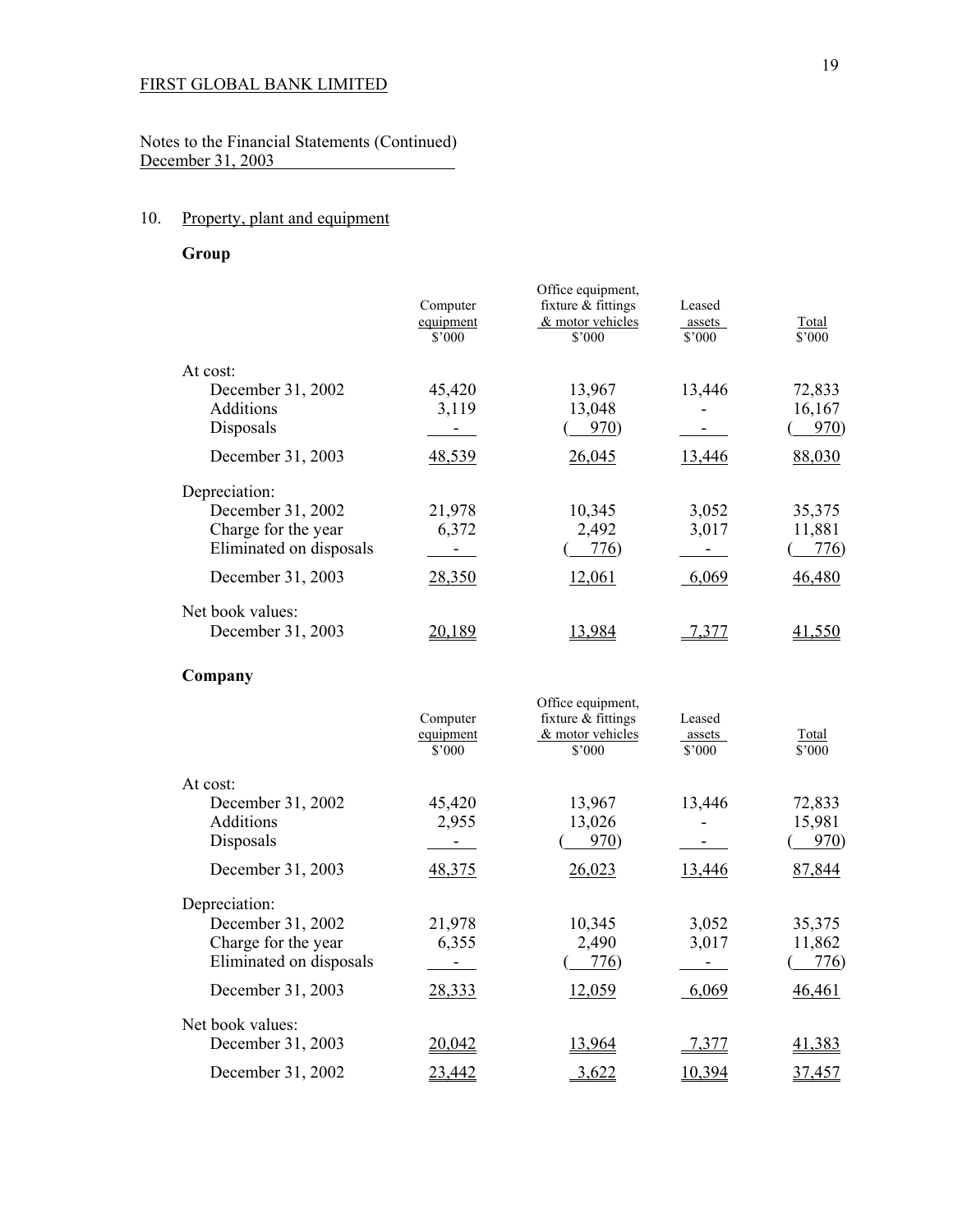### Notes to the Financial Statements (Continued) December 31, 2003

## 11. Deposits

 $14.$ 

The deposit portfolio for the Group and Company is comprised as follows:

|                                     |           | Number of |           |                |
|-------------------------------------|-----------|-----------|-----------|----------------|
|                                     |           | Accounts  |           |                |
|                                     | Group and |           | Group and |                |
|                                     | Company   | Company   | Company   | <u>Company</u> |
|                                     | 2003      | 2002      | 2003      | 2002           |
| Financial institutions              | 54        | 46        | 586,027   | 403,093        |
| Commercial and Business enterprises | 1,103     | 555       | 673,673   | 636,042        |
| Others                              | 3,779     | 2,541     | 541,662   | 275,663        |
|                                     | 4 936     | 3,142     | ,801,362  | ,314,798       |

## 12. Due to specialised banks

 This represents a loan from Development Bank of Jamaica Limited (DBJ) for the purpose of on-lending to customers approved by DBJ. The loan bears interest at 10% per annum, is repayable in equally monthly instalments and is secured by a promissory note duly executed by the company.

## 13. Obligations under finance leases

|     |      |                                                    | <b>Group and Company</b><br>2003<br>\$'000 |                | Company<br>2002<br>\$'000 |
|-----|------|----------------------------------------------------|--------------------------------------------|----------------|---------------------------|
|     |      | Due from the date of the balance sheet as follows: |                                            |                |                           |
|     | 2003 |                                                    |                                            |                | 5,031                     |
|     | 2004 |                                                    | 4,589                                      |                | 4,455                     |
|     | 2005 |                                                    | 4,071                                      |                | 3,937                     |
|     | 2006 | Total future minimum lease payments                | 1,697<br>10,357                            |                | 1,640<br>15,063           |
|     |      | Less: Future interest charges                      | 2,554                                      |                | 4,430                     |
|     |      | Present value of minimum lease payments            | 7,803                                      |                | 10,633                    |
| 14. |      | Other liabilities                                  |                                            |                |                           |
|     |      |                                                    | Group                                      |                | Company                   |
|     |      |                                                    | 2003                                       | 2003           | 2002                      |
|     |      |                                                    | \$'000                                     | $$^{\circ}000$ | \$'000                    |
|     |      | Interest payable                                   | 218,917                                    | 161,635        | 80,296                    |
|     |      | Manager's cheques                                  | 40,045                                     | 40,045         | 88,682                    |
|     |      | Provision [see (i) below]                          | 94,964                                     | 44,027         | 72,721                    |
|     |      |                                                    | 353,926                                    | 245,707        | 241,699                   |
|     | (i)  | Provision is broken down as follows:               |                                            |                |                           |
|     |      |                                                    | 2003                                       |                | 2002                      |
|     |      |                                                    | \$'000                                     |                | \$'000                    |
|     |      | Balance at beginning of year                       | 72,721                                     |                | 16,246                    |
|     |      | Provisions made during the year                    | 218,274                                    |                | 105,243                   |
|     |      | Provisions used during the year                    | (246,968)                                  |                | 48,768)                   |
|     |      | Balance at end of year                             | 44,027                                     |                | 72,721                    |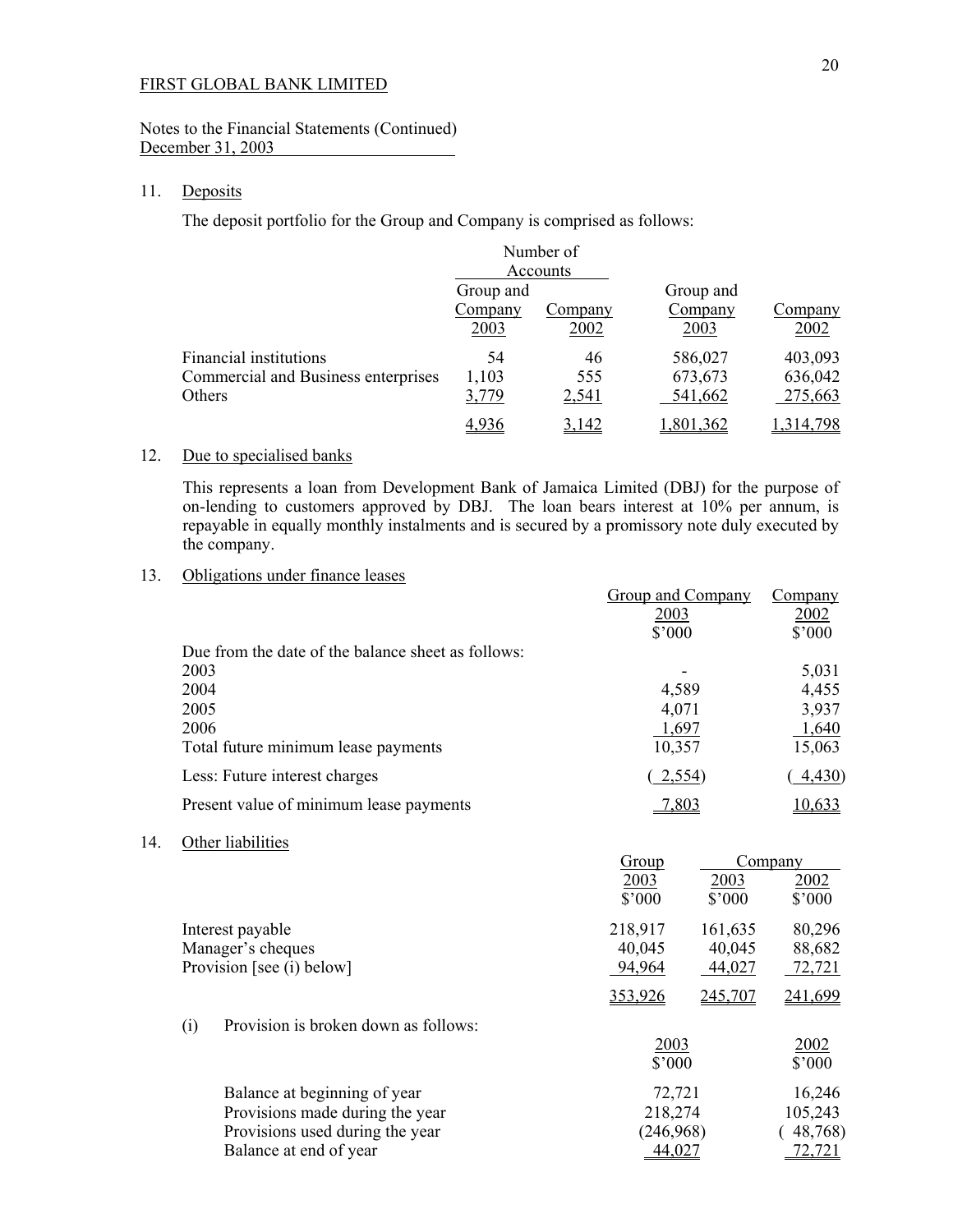Notes to the Financial Statements (Continued) December 31, 2003

#### 15. Share capital

|                                                 | 2003            | 2002            |
|-------------------------------------------------|-----------------|-----------------|
|                                                 | $$^{\prime}000$ | $$^{\prime}000$ |
| Authorised, issued and fully paid:              |                 |                 |
| 26,666,666 20% cumulative non-redeemable        |                 |                 |
| convertible preference shares of \$1 each       |                 | 26,667          |
| 57,300,000 20% non-cumulative non-redeemable    |                 |                 |
| preference shares of \$1 each                   |                 | 57,300          |
| 392,000,000 (2002: 138,333,334) Ordinary shares |                 |                 |
| of \$1 each                                     | 392,300         | 138,333         |
|                                                 | <u>392.300</u>  | 222,300         |
|                                                 |                 |                 |

 At Extraordinary General Meetings held during the year, resolutions were passed to effect the following:

- (i) On February 25, 2003 (2002: September 27, 2002) the authorised share capital of the company was increased to \$252,300,000 (2002: \$192,300,000) by the creation of 30,000,000 ordinary shares (2002: 30,000,000) of \$1 each, ranking *pari passu* in all respects with the existing ordinary shares
- (ii) On April 8, 2003 (2002: December 23, 2002) the authorised share capital of the company was further increased to \$292,300,000 (2002: \$222,300,000) by the creation of 40,000,000 (2002: 30,000,000) ordinary shares of \$1 each ranking *pari passu* in all respects with the existing ordinary shares
- (iii) On July 24, 2003 the authorised share capital of the company was further increased to \$392,300,000 by the creation of 100,000,000 ordinary shares of \$1 each ranking *pari passu* in all respects with the existing ordinary shares.

GK subscribed for all the shares, which were issued on the respective dates.

In the previous year, the company varied the issued share capital of the company by converting the 26,666,666 20% cumulative non-redeemable convertible preference shares and the 57,300,000 20% non-cumulative non-redeemable preference shares to 83,966,666 ordinary shares of \$1 each to rank *pari passu* in all respects with the existing ordinary shares.

16. Reserve fund

 Subject to section 8 of the Banking Act, the company is required to transfer 15% or more of its net profit in each year to a Reserve Fund until the amount of credit in the Fund equals 50% of the paid-up capital, and thereafter 10% of net profits until the amount of credit in the Fund is equal to the paid-up capital. 101.5% (2002: 109.2%) of net profit for the year has been transferred to the Reserve Fund. The transfers take account of the difference between the profits reported and transferred in the previous year and the restated figure as a result of IFRS adoption.

17. Fair value reserve

 This represents the unrealised gains/losses on the revaluation of available-for-sale investments [see note  $3(h)(iv)$ ].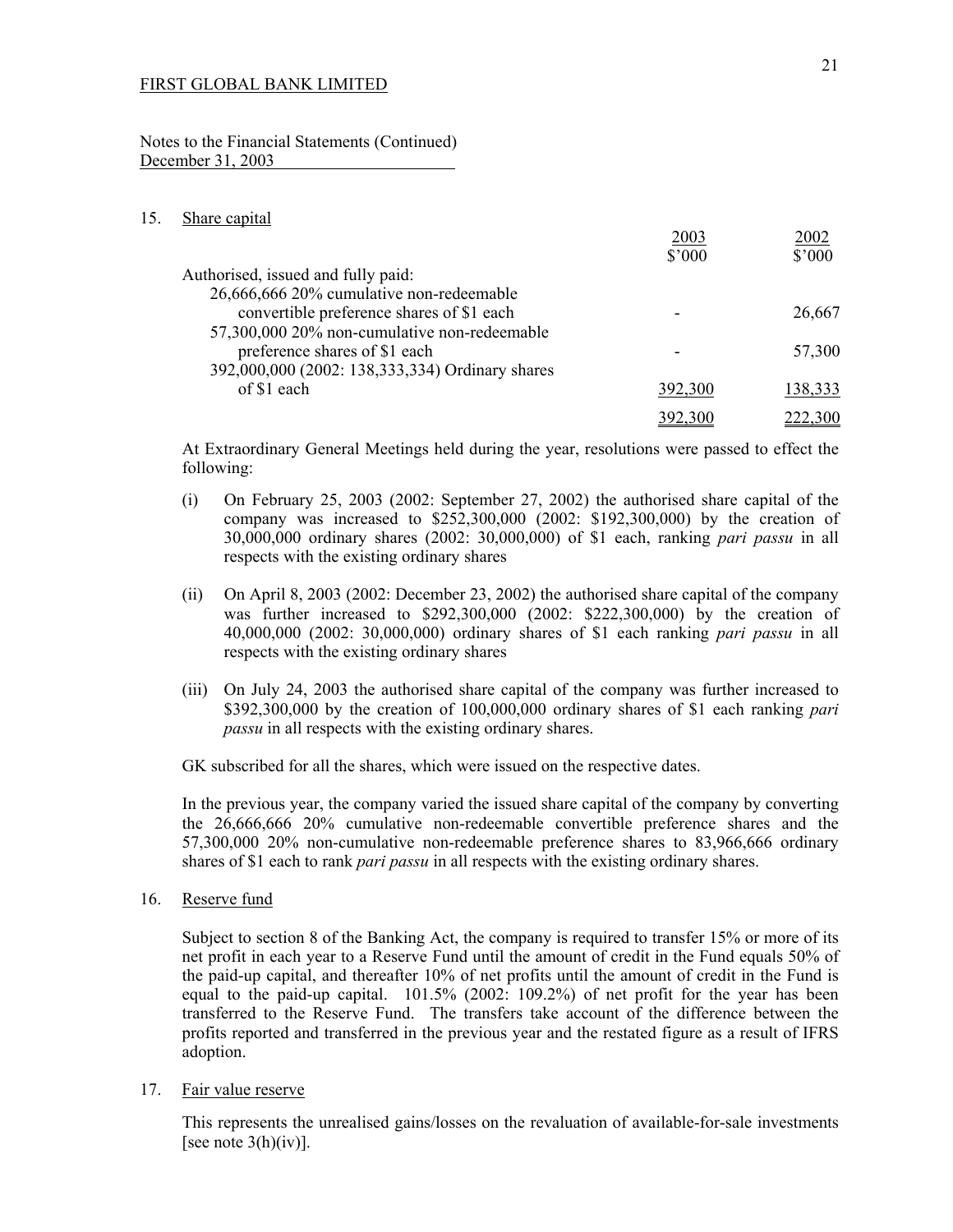## Notes to the Financial Statements (Continued) December 31, 2003

## 18. Loan loss reserve

This is a non-distributable reserve representing general loan loss provision.

|                                                                                            | Group and Company<br>2003<br>$$^{\prime}000$ | <u>Company</u><br>2002<br>$$^{\prime}000$ |
|--------------------------------------------------------------------------------------------|----------------------------------------------|-------------------------------------------|
| Balance at beginning of year<br>Transferred (to)/from general provision for loans (note 6) | 7,619<br>(2,318)                             | 3,200<br>4,419                            |
| Balance at end of year                                                                     | 5,301                                        | 7,619                                     |

## 19. Employee numbers and costs

 At the end of the year, the group and company have 73 (2002: company 53) full-time and 8 part-time, (2002: company 4) employees and related staff costs are as follows:

|                                           | Group and Company | <u>Company</u>  |
|-------------------------------------------|-------------------|-----------------|
|                                           | 2003              | 2002            |
|                                           | $$^{\prime}000$   | $$^{\prime}000$ |
| Salaries and wages                        | 88,711            | 61,902          |
| Statutory payroll contributions           | 7,258             | 5,007           |
| Contributions for pension and other plans | 204)              | 1,053           |
| Other staff costs                         | 9,226             | 6,033           |
|                                           | 104.99            | 73,995          |

## 20. Profit before income tax

Profit before income tax is stated after charging/(crediting):

|                                         |                           | Group                   |                        | Company                 |
|-----------------------------------------|---------------------------|-------------------------|------------------------|-------------------------|
|                                         |                           | 2003<br>$$^{\prime}000$ | 2003<br>$$^{\circ}000$ | 2002<br>$$^{\prime}000$ |
| Directors' emoluments<br>- fees         |                           | 700                     | 700                    | 500                     |
|                                         | - management remuneration | 6,238                   | 6,238                  | 5,020                   |
| Auditors' remuneration                  |                           | 1,100                   | 1,000                  | 900                     |
| (Gain)/loss on disposal of fixed assets |                           | 68                      | $68^\circ$             | <u>2,352</u>            |

## 21. Income tax

(a) Recognised in the statement of revenue and expenses:

| <u>Group</u>    | Company |                 |
|-----------------|---------|-----------------|
| 2003            | 2003    | 2002            |
| $$^{\prime}000$ | \$'000  | $$^{\prime}000$ |
|                 |         |                 |
|                 | 30,098  |                 |
|                 |         |                 |
|                 |         |                 |
| 8,128)          | 902     | 15,524          |
|                 |         |                 |
|                 |         |                 |
|                 | 30,098  | .000            |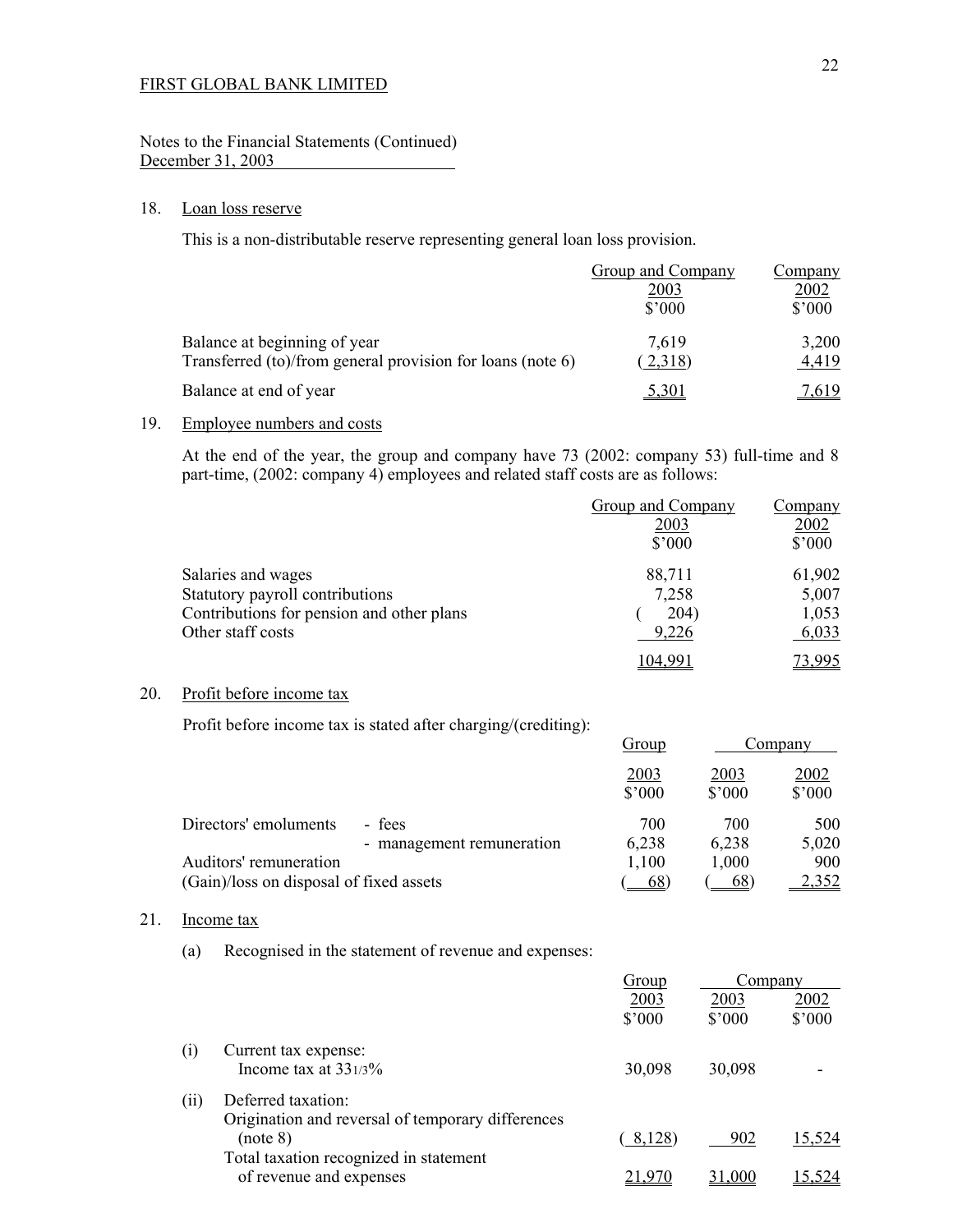#### Notes to the Financial Statements (Continued) December 31, 2003

#### 21. Income tax (cont'd)

 (b) The Group has pre-tax profits of \$ 229,945,000 (2002: company \$127,294,000). The effective tax rate was 9.6% (2002: company Nil) compared to a statutory rate of  $33<sup>1</sup>/3$ % (2002: 331/3%). The actual tax expense differed from the expected tax expense for the year as follows:

|                                            | Group           |           | Company       |
|--------------------------------------------|-----------------|-----------|---------------|
|                                            | 2003            | 2003      | 2002          |
|                                            | $$^{\prime}000$ | \$'000    | \$'000        |
| Computed "expected" tax expense            | 76,580          | 67,791    | 42,184        |
| Difference between profit for financial    |                 |           |               |
| statements and tax reporting purposes on:- |                 |           |               |
| Depreciation and capital allowances        | 140             | 140       | 4,055         |
| Currency translation gains                 | 1,899           | 1,899     | 1,279)        |
| Interest receivable                        | (34,995)        |           |               |
| Interest payable                           | 19,094          |           |               |
| Tax-free income                            | (43,836)        | (41, 917) | (31, 235)     |
| Other disallowed expenses                  | 8,804           | 8,804     | 842           |
| Tax losses set-off                         | 6,618           | (6,618)   | (6, 439)      |
| Deferred tax charge (note 8)               | 902             | 902       | 15,524        |
| Actual tax expense                         | 21,970          | 31,001    | <u>15,524</u> |

 (c) Taxation losses, subject to agreement by the Commissioner of Taxpayer Audit and Assessment, available for set-off against future taxable profits, amounted to approximately \$27,150,000 for the group and \$Nil for the company (2002: company \$6,618,000).

## 22. Earnings per share

 The computation of earnings per share is based on net profit for the year of \$207,975,000 (2002: \$111,770,000), divided by 321,065,090 (2002: 68,538,813) being the average number of issued and fully paid \$1.00 ordinary shares during the year.

## 23. Effects of first-time adoption of IFRS

As stated in note 2(a), these are the group's and company's first financial statements prepared in accordance with IFRS.

An explanation of how the transition from Jamaica GAAP (JGAAP) to IFRS has affected the company's financial position, results of operations and cash flows is set out in the following tables and the notes that accompany the tables.

## (a) **Reconciliation of 2001 equity:**

|                                         | Fair value<br>reserve<br>$$^{\circ}000$ | Loan loss<br>reserve<br>$$^{\prime}000$ | Retained<br>profits<br>$$^{\circ}000$ | <b>Total</b><br>$$^{\prime}000$ |
|-----------------------------------------|-----------------------------------------|-----------------------------------------|---------------------------------------|---------------------------------|
| IAS 39 – Financial instruments          |                                         |                                         |                                       |                                 |
| recognition and                         |                                         |                                         |                                       |                                 |
| measurement $[f(i)]$                    | 34,209                                  |                                         | 3,200                                 | 37,409                          |
| Appropriations $[f(i)]$                 |                                         | 3,200                                   | 3,200                                 |                                 |
| IAS $12$ – Income taxes [f(ii)]         | (11, 403)                               |                                         | 9,288                                 | 2,115                           |
| IAS $19$ – Employee benefits $[f(iii)]$ |                                         |                                         | 5,818                                 | 5,818                           |
|                                         | 22,806                                  | 3,200                                   | <u>15,106</u>                         | 41,112                          |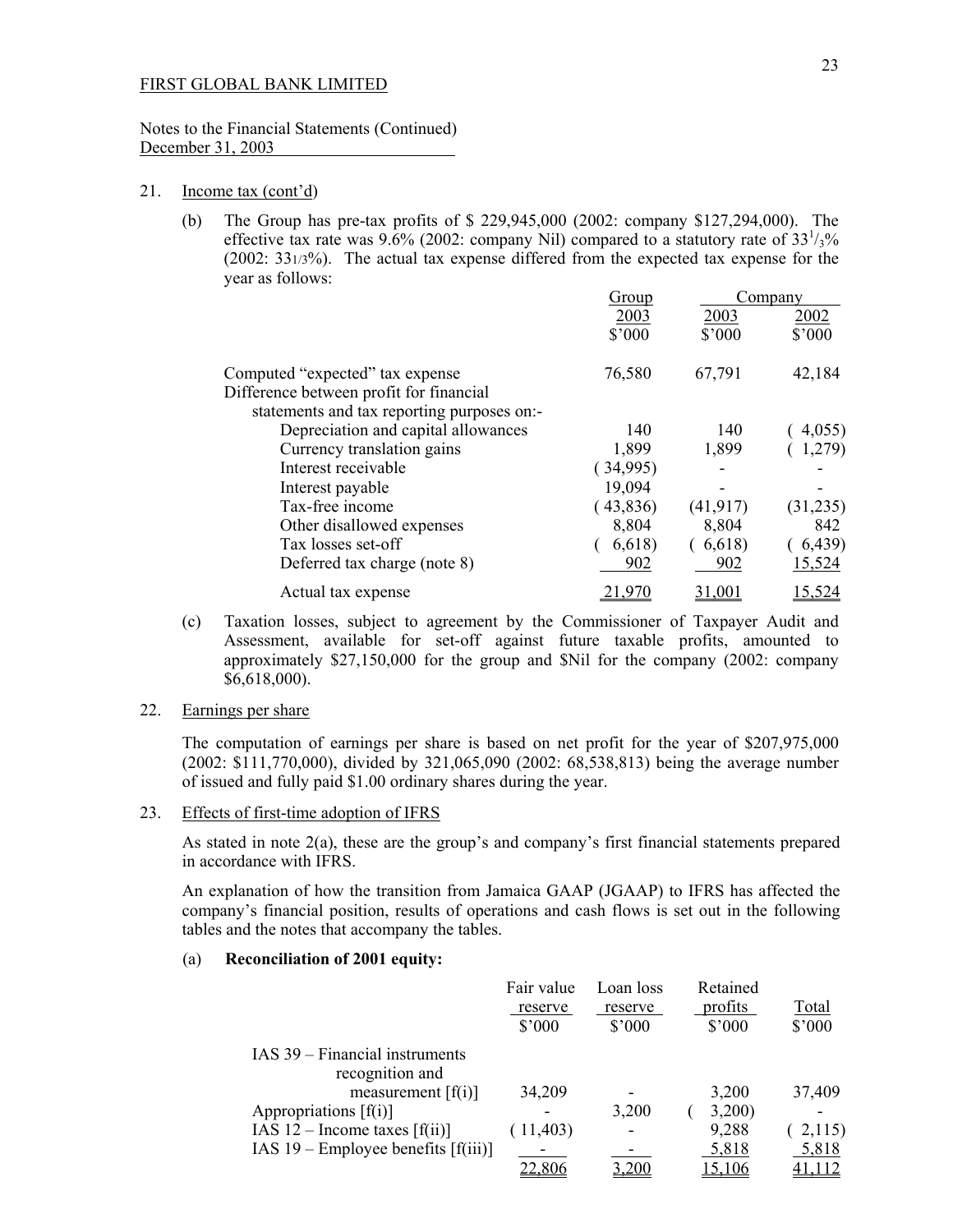Notes to the Financial Statements (Continued) December 31, 2003

## 23. Effects of first-time adoption of IFRS (cont'd)

## **(b) Reconciliation of 2002 net profit:**

|                                                                        | Net profit<br>$$^{\prime}000$ |
|------------------------------------------------------------------------|-------------------------------|
| Net profit as previously reported under JGAAP                          | 122,080                       |
| IAS 39 – Financial instruments<br>Recognition and measurement $[f(i)]$ | 4,419                         |
| IAS $12$ – Income taxes [f(ii)]                                        | (15,524)                      |
| IAS $19$ – Employee benefits $[f(iii)]$                                | 795                           |
| Net profit as restated under IFRS                                      |                               |

(c) The summarized effects of (a) and (b) on the company's financial statements for the year ended December 31, 2002 and in the preparation of an opening IFRS balance sheet at January 31, 2001 (the company's date of transition) are as follows:

|                                                                                 | January 1, 2002          |                                    | December 31, 2002  |                          |                                    |                                                                                                  |
|---------------------------------------------------------------------------------|--------------------------|------------------------------------|--------------------|--------------------------|------------------------------------|--------------------------------------------------------------------------------------------------|
|                                                                                 | Previous<br><b>JGAAP</b> | Effect of<br>transition<br>to IFRS | <b>IFRS</b>        | Previous<br>JGAAP        | Effect of<br>transition<br>to IFRS | <b>IFRS</b>                                                                                      |
|                                                                                 | J\$'000                  | J\$'000                            | J\$'000            | J\$'000                  | J\$'000                            | J\$'000                                                                                          |
| <b>ASSETS</b>                                                                   |                          |                                    |                    |                          |                                    |                                                                                                  |
| Cash resources                                                                  | 269,862                  | $\overline{\phantom{a}}$           | 269,862            | 295,735                  |                                    | 295,735                                                                                          |
| Investments $[f(i)]$                                                            | 1,642,063                | 34,209                             | 1,676,272          | 4,266,081                | 66,577                             | 4,332,658                                                                                        |
| Loans, net of provision for probable losses [f(i)]                              | 318,491                  | 3,200                              | 321,691            | 476,213                  | 7,619                              | 483,832                                                                                          |
| Securities purchased under resale agreements                                    | 463,191                  | $\qquad \qquad \blacksquare$       | 463,191            | 894,217                  | $\overline{\phantom{a}}$           | 894,217                                                                                          |
| Cheques and other instruments in-transit, net                                   | 119,901                  |                                    | 119,901            | 210,113                  |                                    | 210,113                                                                                          |
| Other assets                                                                    | 139,754                  | $\overline{\phantom{a}}$           | 139,754            | 247,982                  | $\blacksquare$                     | 247,982                                                                                          |
| Taxation recoverable                                                            | 1,226                    |                                    | 1,226              | 1,226                    |                                    | 1,226                                                                                            |
| Customers' liability under guarantees, as                                       |                          |                                    |                    |                          |                                    |                                                                                                  |
| per contra                                                                      | 16,273                   |                                    | 16,273             | 51,827                   |                                    | 51,827                                                                                           |
| Deferred tax assets [f(ii)]                                                     | $\overline{\phantom{a}}$ | 9,288                              | 9,288              | $\overline{\phantom{a}}$ | 2,241                              | 2,241                                                                                            |
| Employee benefit asset [f(iii)]                                                 | ÷.                       | 9,679                              | 9,679              | $\blacksquare$           | 11,998                             | 11,998                                                                                           |
| Property, plant and equipment                                                   | 15,925                   | $\sim 10$                          | 15,925             | 37,457                   | $\sim 100$                         | 37,457                                                                                           |
|                                                                                 | 2,986,686                | 56,376                             | 3,043,062          | 6,480,851                | 88,435                             | 6,569,286                                                                                        |
|                                                                                 |                          |                                    |                    |                          |                                    |                                                                                                  |
|                                                                                 |                          |                                    |                    |                          |                                    |                                                                                                  |
|                                                                                 | 1,104,446                |                                    | 1,104,446          | 1,314,798                |                                    |                                                                                                  |
| LIABILITIES AND SHAREHOLDERS' EQUITY<br><b>LIABILITIES</b><br>Deposits          |                          | ä,                                 |                    | 4,494,066                |                                    |                                                                                                  |
| Securities sold under repurchase agreements<br>Obligations under finance leases | 1,606,916<br>2,126       |                                    | 1,606,916<br>2,126 | 10,633                   |                                    |                                                                                                  |
| Deferred tax [f(ii)]                                                            | $\sim$                   | 11,403                             | 11,403             | $\overline{a}$           | 30,669                             |                                                                                                  |
| Other liabilities                                                               | 96,177                   | ÷.                                 | 96,177             | 241,699                  | $\overline{a}$                     |                                                                                                  |
|                                                                                 | ÷.                       |                                    |                    | $\overline{\phantom{a}}$ |                                    |                                                                                                  |
|                                                                                 | 16,273                   | 3,861<br>$\sim 100$                | 3,861<br>16,273    | 51,827                   | 5,385<br>$\sim 100$                |                                                                                                  |
| Employee benefit obligation [f(iii)]<br>Guarantees, per contra                  | 2,825,938                | 15,264                             | 2,841,202          | 6,113,023                | 36,054                             |                                                                                                  |
| SHAREHOLDERS' EQUITY [f(i),(ii),(iii)]                                          | 160,748                  | 41,112                             | 201,860            | 367,828                  | 52,381                             | 1,314,798<br>4,494,066<br>10,633<br>30,669<br>241,699<br>5,385<br>51,827<br>6,149,077<br>420,209 |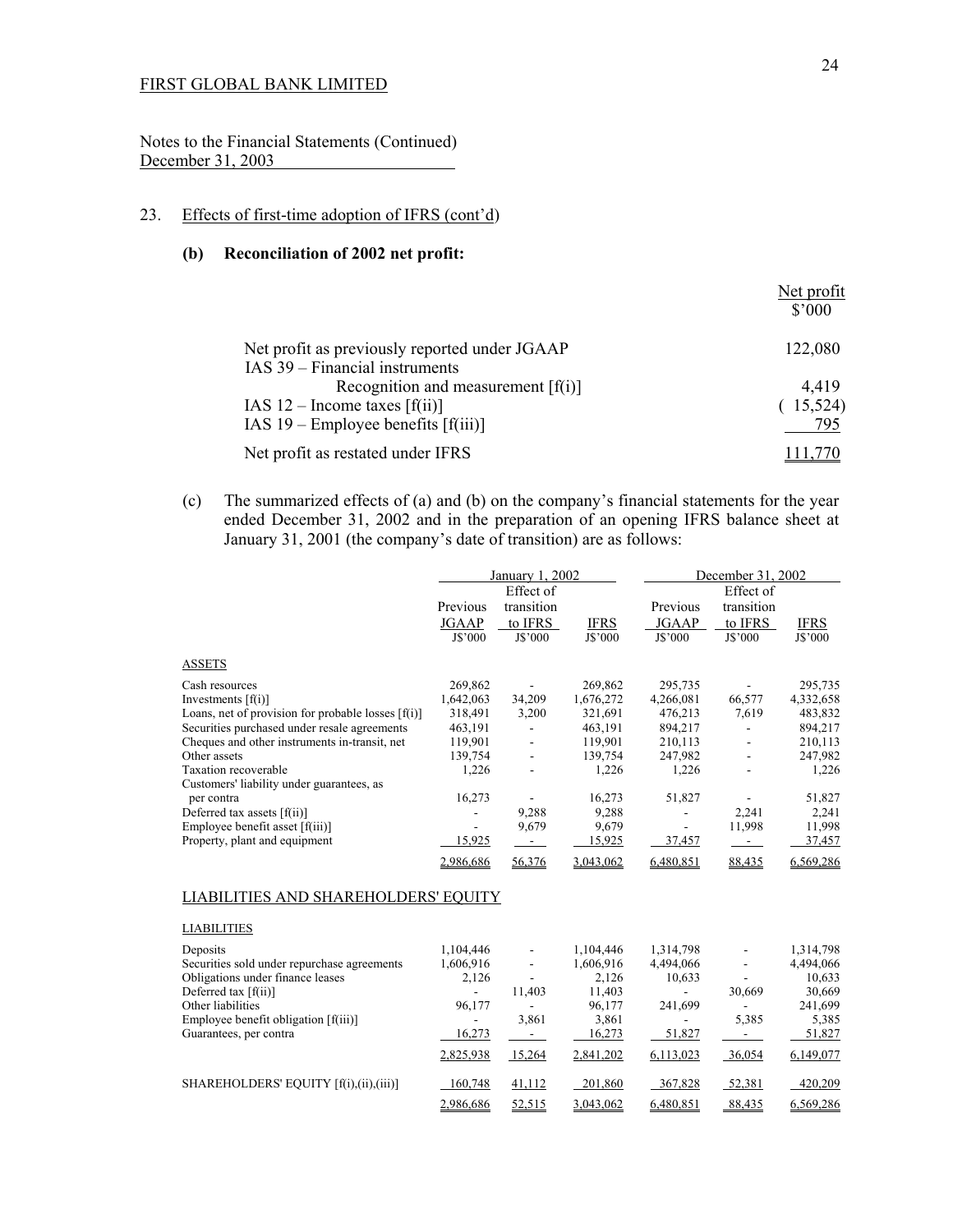Notes to the Financial Statements (Continued) December 31, 2003

## 23. Effects of first-time adoption of IFRS (cont'd)

(d) The summarized effects of (b) on the company's statement of revenue and expenses for the year ended December 31, 2002 are as follows:

|                                                                                                                                                      | Previous<br>JGAAP<br>J\$'000                        | Effect of<br>transition<br>to IFRS<br>J\$'000 | <b>IFRS</b><br>J\$'000                              |
|------------------------------------------------------------------------------------------------------------------------------------------------------|-----------------------------------------------------|-----------------------------------------------|-----------------------------------------------------|
| Interest income                                                                                                                                      | 614,930                                             |                                               | 614,930                                             |
| Interest expense                                                                                                                                     | (458,317)                                           |                                               | (458,318)                                           |
| Net interest income                                                                                                                                  | 156,613                                             |                                               | 156,612                                             |
| Provision for loan losses, net $[f(i)]$                                                                                                              | (10,000)                                            | 4,419                                         | $(-5,581)$                                          |
|                                                                                                                                                      | 146,612                                             | 4,419                                         | 151,031                                             |
| Other income                                                                                                                                         | 149,126                                             |                                               | <u>149,126</u>                                      |
| Net revenue                                                                                                                                          | 295,738                                             | 4,419                                         | 300,157                                             |
| Non-interest expenses:<br>Employee compensation and benefits [f(iii)]<br>Depreciation<br>Other operating expenses<br>General administration expenses | 74,790)<br>6,904)<br>83,204)<br>8,760<br>(173, 658) | 795<br>795                                    | 73,995)<br>6,904)<br>83,204)<br>8,760<br>(172, 863) |
| Profit for the year before tax                                                                                                                       | 122,080                                             | 5,214                                         | 127,294                                             |
| Income tax $[f(ii)]$                                                                                                                                 |                                                     | (15,524)                                      | (15,524)                                            |
| Net profit for the year                                                                                                                              | 122,080                                             | (10,310)                                      | 111,770                                             |

(e) Effect on statement of cash flows:

 There were no material adjustments between the cash flow statement presented under IFRS and the cash flow statement presented under previous JGAAP.

- (f) Notes to IFRS adjustments:
	- (i) Investments were carried at the lower of cost and fair value under GAAP. Under IFRS, investments classified as available-for-sale are shown at fair value, the resultant difference between the carrying values under JGAAP and IFRS is taken to fair value reserve.

 IFRS requires that where loans are impaired, the provision is to be determined by discounting the projected future cash flows of the principal and interest at the original effective interest rate of the loan. This differs from Bank of Jamaica provisioning requirements in that they prescribe specific percentage of the loan collateral and require a further 1% general provision on the loan portfolio, net of specific provision. The general provision has therefore been included in loan loss reserve and treated as an appropriation of retained earnings.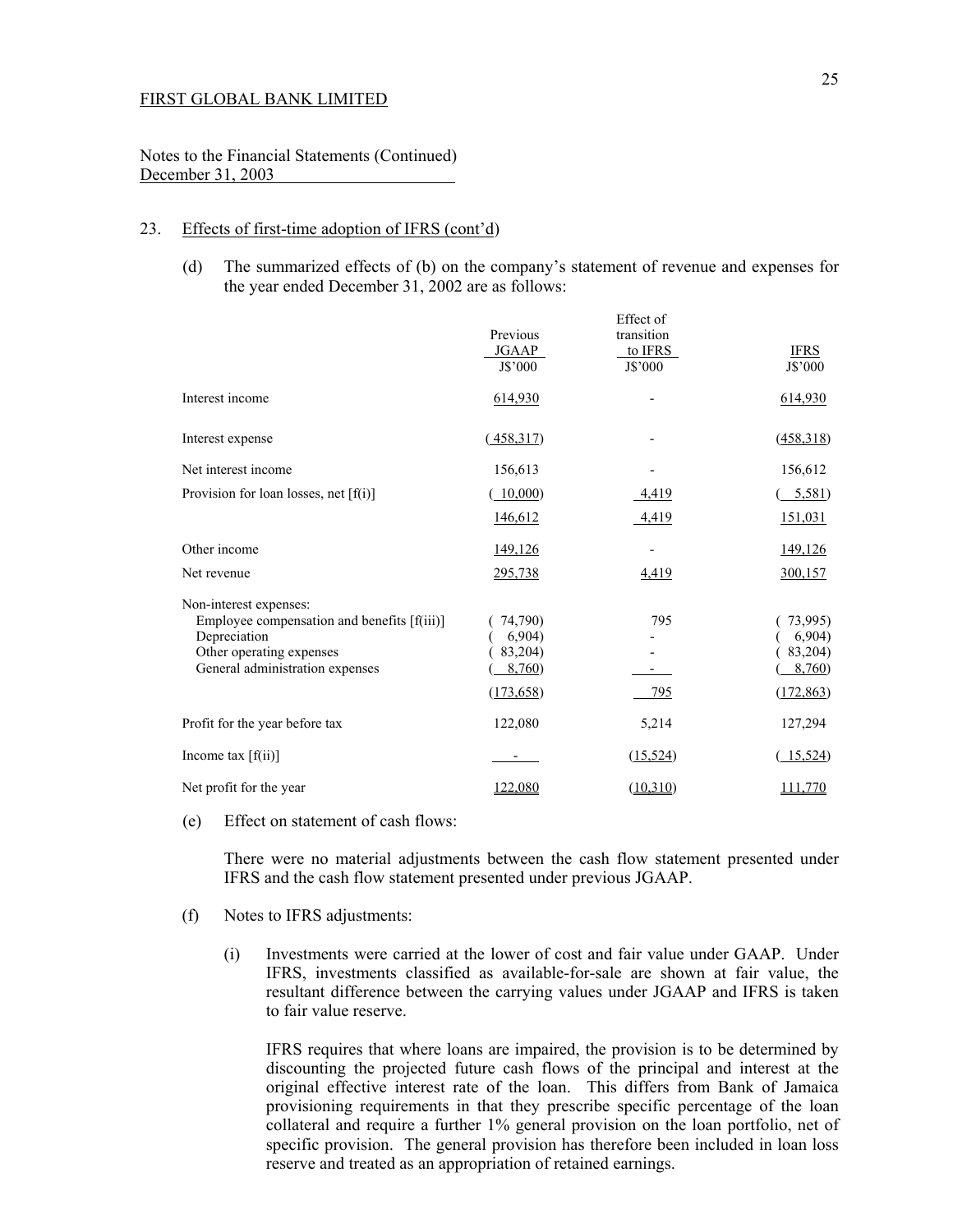Notes to the Financial Statements (Continued) December 31, 2003

#### 23. Effects of first-time adoption of IFRS (cont'd)

- (f) Notes to IFRS adjustments (cont'd):
	- (ii) Provision is made for deferred tax on all temporary differences between carrying amounts of assets and liabilities using the balance sheet liability method and tax rates enacted at the balance sheet date. Also, deferred tax asset is recognised on tax losses brought forward and are available for relief against all taxable profits. Under JGAAP, no recognition was made for deferred tax.
	- (iii) Retirement benefit asset and obligations under health, group life and gratuity schemes are recognised under IFRS based on valuation results of the pension and other schemes carried out by independent actuaries. These were not recognised under JGAAP.

#### 24. Funds under management

As at December 31, 2003, the company had brokered funds totalling \$1,515,000 (2002: \$6,274,000) and managed funds totalling \$NIL (2002: \$1,642,730,000). The company manages these funds, on a non-recourse basis, on behalf of investors. The company has no legal or equitable right or interest in these funds and, accordingly, they have been excluded from the financial statements.

All managed funds were transferred during the year to the company's subsidiary, FGB Securities Limited, in keeping with a recommendation from the Bank of Jamaica to have managed funds separated from the operations of commercial banks and other institutions licensed under the Financial Institutions Act.

#### 25. Related party balances and transactions

The balance sheet includes balances, arising in the normal course of business, with director, parent, fellow subsidiaries and related companies as follows:

|                                               | 2003           | 2002           |
|-----------------------------------------------|----------------|----------------|
|                                               | $$^{\circ}000$ | $$^{\circ}000$ |
| Loans, net of provision for probable losses:  |                |                |
| Fellow subsidiaries                           | 34,367         |                |
| Related company                               | 9,580          |                |
| Securities purchased under resale agreements: |                |                |
| Parent company                                | 70,000         |                |
| Fellow subsidiary                             | 220,000        | 50,970         |
| Other assets:                                 |                |                |
| Parent company                                | 45             |                |
| Fellow subsidiary                             | 97,770         | 8              |
| Deposits:                                     |                |                |
| Parent company                                |                | 63,280         |
| Fellow subsidiaries                           | 226,443        | 131,868        |
| Director                                      | 2,606          |                |
| Related company                               | 3,589          | 399            |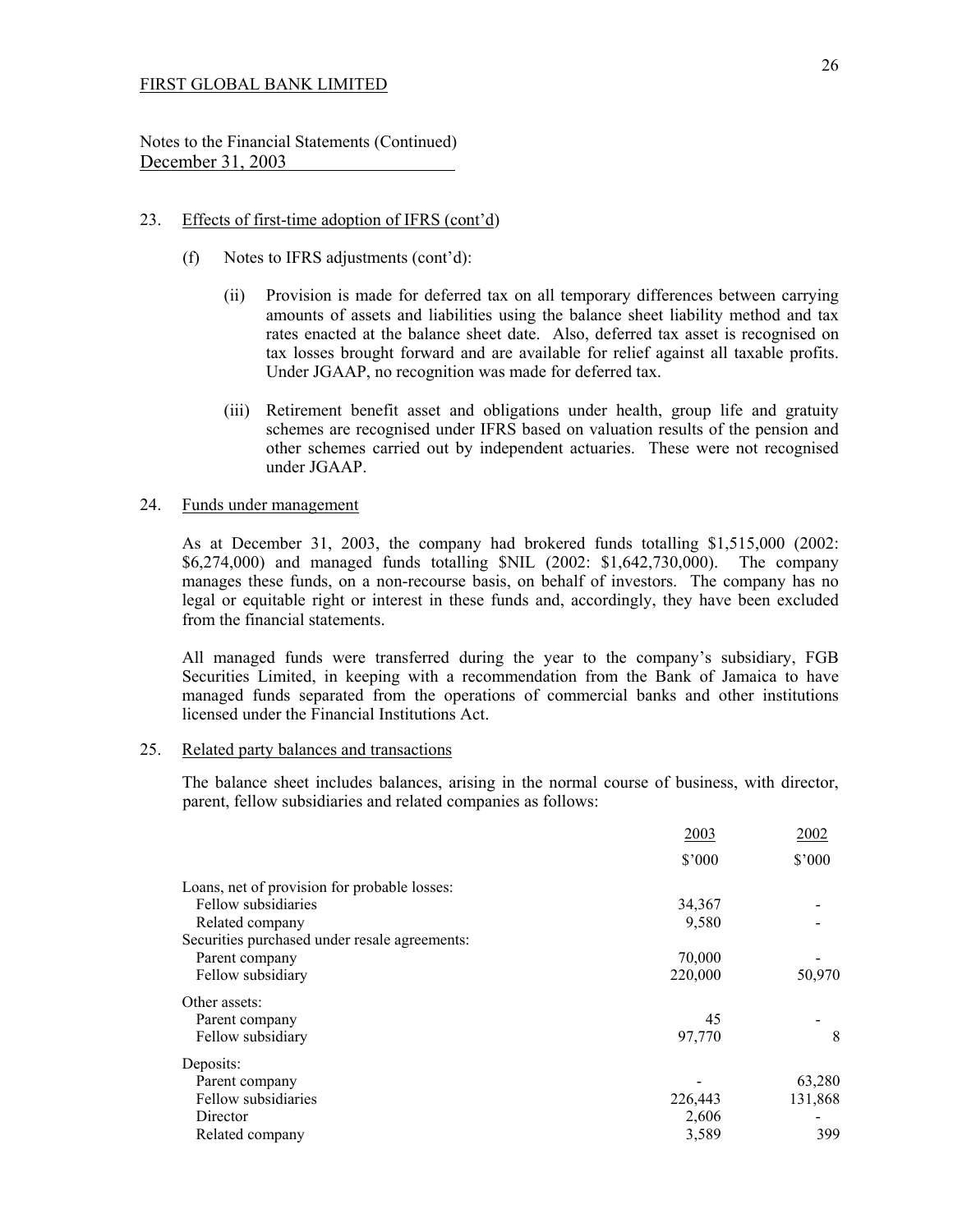Notes to the Financial Statements (Continued) December 31, 2003

# 25. Related party balances and transactions (cont'd)

|                                              | 2003    | 2002    |
|----------------------------------------------|---------|---------|
|                                              | \$3000  | \$3000  |
| Securities sold under repurchase agreements: |         |         |
| Parent company                               | 41,561  | 5,430   |
| Fellow subsidiaries                          | 312,051 | 330,190 |
| Director                                     | 8,060   |         |
| Related company                              | 63,608  | 32,076  |
| Obligations under finance leases:            |         |         |
| Fellow subsidiary                            | 7,330   | 10,443  |
| Other liabilities:                           |         |         |
| Parent company                               | 45,714  | 382     |
| Fellow subsidiaries                          | 7,168   | 5,066   |
| Related company                              | 372     | 153     |
|                                              |         |         |

 The Statement of Revenue and Expenses includes the following income earned from, and expenses incurred in, transactions with the parent, fellow subsidiaries and related companies. The transactions arose in the normal course of business.

|                                  | 2003<br>\$'000 | 2002<br>\$'000 |
|----------------------------------|----------------|----------------|
| Revenue:                         |                |                |
| Income from deposits:            |                |                |
| Parent company                   | 15,872         | 1,724          |
| Related companies                | 81             | 5              |
| Fellow subsidiaries              | 65,435         | 4,054          |
| Other operating income:          |                |                |
| Fellow subsidiaries              | <u>2,056</u>   | 1,655          |
| Expenses:                        |                |                |
| Interest:                        |                |                |
| Parent company                   | 8,274          | 7,439          |
| Related companies                | 9,487          | 7,416          |
| Fellow subsidiaries              | 69,390         | 62,034         |
| Other operating expenses:        |                |                |
| Fellow subsidiaries              | 12,617         | 6,488          |
| General administration expenses: |                |                |
| Parent company                   |                | 5,575          |
|                                  |                |                |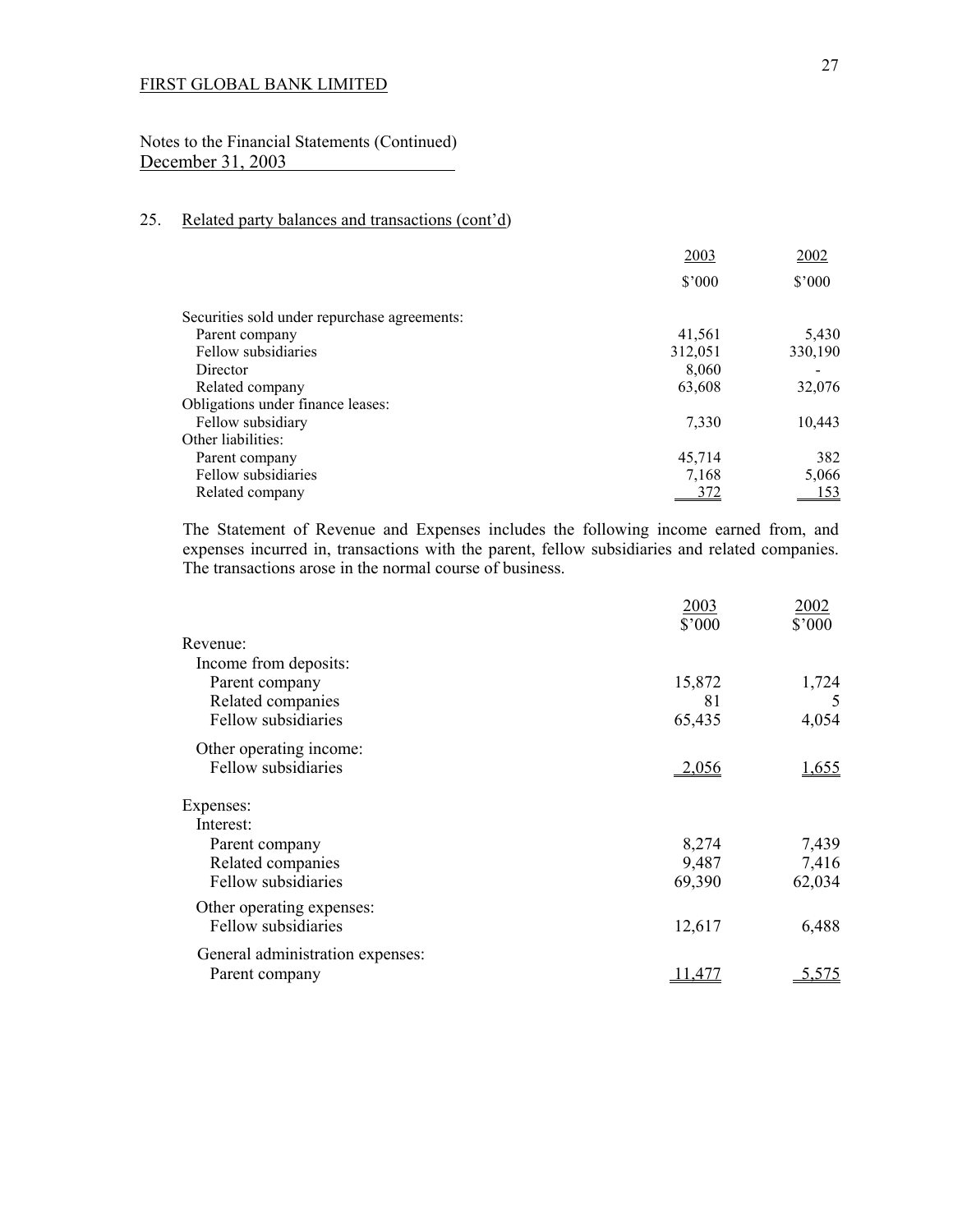Notes to the Financial Statements (Continued) December 31, 2003

#### 26. Financial instruments

 A financial instrument is any contract that gives rise to both a financial asset of one enterprise or a financial liability or equity instrument of another enterprise.

(a) Fair value:

Fair value amounts represent estimates of the arm's length consideration that would be currently agreed upon between knowledgeable, willing parties who are under no compulsion to act and is evidenced by a quoted market price, if one exists. Many of the company's financial instruments lack an available trading market. Therefore, these instruments have been valued using present value or other valuation techniques and may not necessarily be indicative of the amounts realisable in an immediate settlement of the instruments.

Determination of fair value:

The fair value of cash resources, securities purchased under resale agreements, cheques and other instruments in transit, interest receivable, other assets, customers liability under guarantees, as per contra, securities sold under repurchase agreements, other liabilities and guarantees, per contra are assumed to approximate their carrying values due to their short-term nature.

The fair value of available-for-sale investments is assumed to be equal to the estimated market values as provided in note 5. The estimated fair values of loans are assumed to be the principal receivable less any provision for losses and impairment.

The fair value of loan, obligations under finance lease, deposits payable on demand or after notice, and deposits with a variable or floating rate payable on a fixed date are assumed to be equal to their carrying values. The estimated fair values of fixed rate deposits payable within a year are assumed to approximate their carrying values, due to their short-term nature.

(b) Financial instrument risks:

Exposure to interest rate, market, foreign currency, credit, liquidity and cash flow risks arises in the ordinary course of the group's and company's business. No derivative financial instruments are presently used to reduce exposure to financial instrument risks.

(i) Interest rate risk:

Interest rate risk is the risk that the value of a financial instrument will fluctuate due to changes in market interest rates. Position risk is the exposure of the company to the effect of price changes on the market value of its portfolio of financial instruments, both on and off balance sheet.

The group and company manage this risk by establishing limits for the average modified duration of its portfolio, that is, the percentage change in the price of each type of financial instrument held for a given change in interest rates.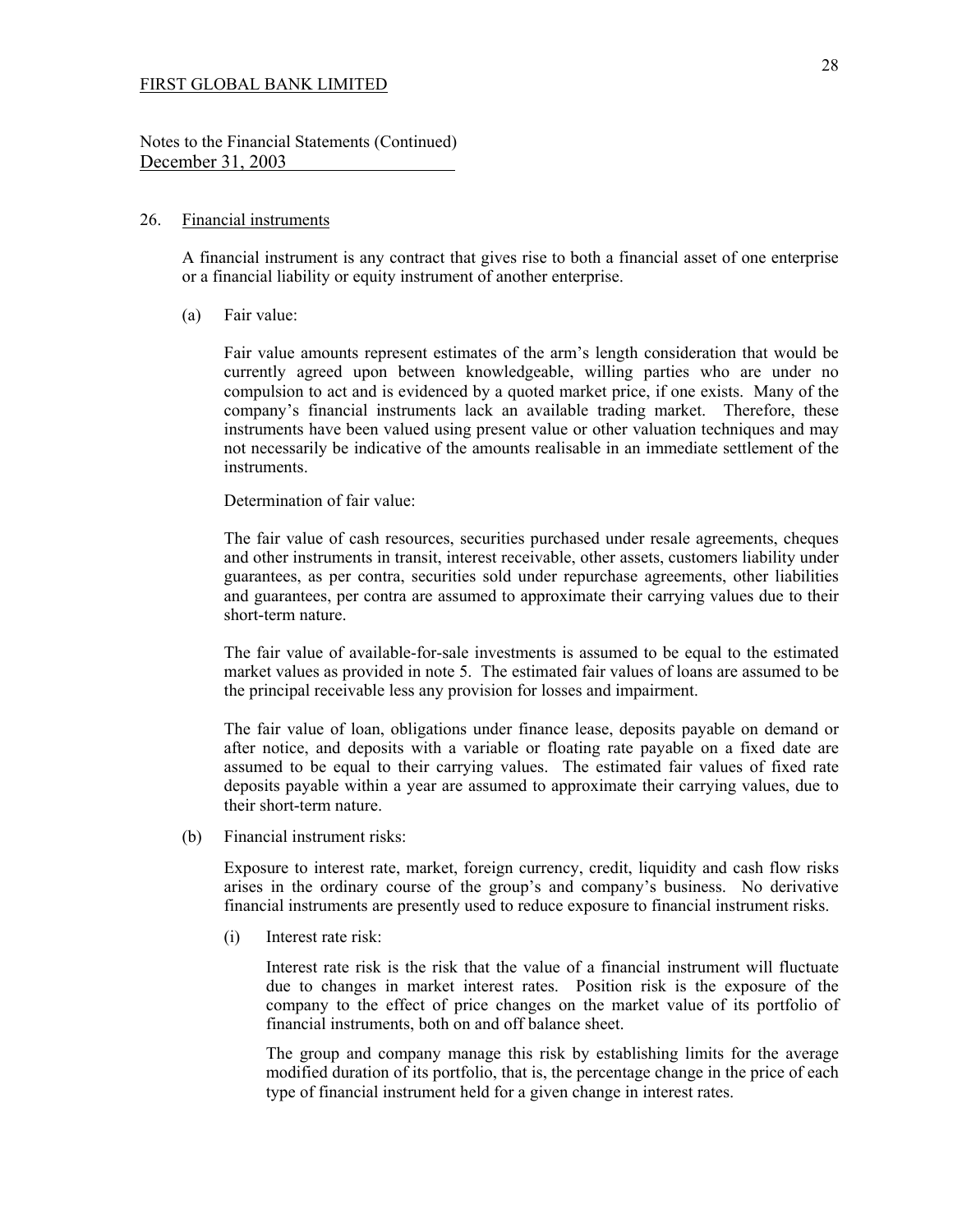Notes to the Financial Statements (Continued) December 31, 2003

# 26. Financial instruments (cont'd)

- (b) Financial instrument risks: (cont'd)
	- (i) Interest rate risk: (cont'd)

The following tables summarise the carrying amounts of financial assets and liabilities to arrive at the group's and company's interest rate gap based on the earlier of contractual repricing and maturity dates.

|                                                                              |                              |                             | 2003                        |                                 |                 |
|------------------------------------------------------------------------------|------------------------------|-----------------------------|-----------------------------|---------------------------------|-----------------|
|                                                                              | Within<br>3 months<br>\$'000 | 3 to 12<br>months<br>\$'000 | Over<br>12 months<br>\$'000 | Non-rate<br>sensitive<br>\$'000 | Total<br>\$'000 |
| Group                                                                        |                              |                             |                             |                                 |                 |
| Assets                                                                       |                              |                             |                             |                                 |                 |
| Cash resources                                                               |                              |                             |                             | 422,971                         | 422,971         |
| <b>Investments</b>                                                           | 1,103,180                    | 1,901,985                   | 4,972,859                   |                                 | 7,978,024       |
| Loans, net of provision for<br>probable losses<br>Securities purchased under | 328,334                      | 52,055                      | 323,531                     |                                 | 703,920         |
| resale agreements                                                            | 564,547                      |                             |                             |                                 | 564,547         |
| Cheques and other items<br>in transit                                        |                              |                             |                             | 287,334                         | 287,334         |
| Other assets                                                                 |                              |                             |                             | 508,889                         | 508,889         |
| Customers' liabilities under<br>guarantees, as per contra                    |                              |                             |                             | 74,232                          | 74,232          |
| Total financial assets                                                       | 1,996,061                    | 1,954,040                   | 5,296,390                   | 1,293,426                       | 10,539,917      |
| Deposits<br>Securities sold under                                            | 556,218                      | 1,245,144                   |                             |                                 | 1,801,362       |
| repurchase agreements<br>Obligations under finance                           | 6,210,326                    | 1,325,881                   |                             |                                 | 7,536,207       |
| lease                                                                        | 765                          | 2,223                       | 4,815                       |                                 | 7,803           |
| Other liabilities                                                            |                              |                             |                             | 353,926                         | 353,926         |
| Guarantees, per contra                                                       |                              |                             |                             | 74,232                          | 74,232          |
| Total financial liabilities                                                  | 6,767,309                    | 2,573,248                   | 4,815                       | 428,158                         | 9,773,530       |
| Total interest rate                                                          |                              |                             |                             |                                 |                 |
| sensitivity gap                                                              | (4,771,248)                  | 619,208)                    | 5,291,575                   | 865,268                         | 766,387         |
| Cumulative gap                                                               | (4, 771, 248)                | (5,390,456)                 | 98,881)                     | 766,387                         |                 |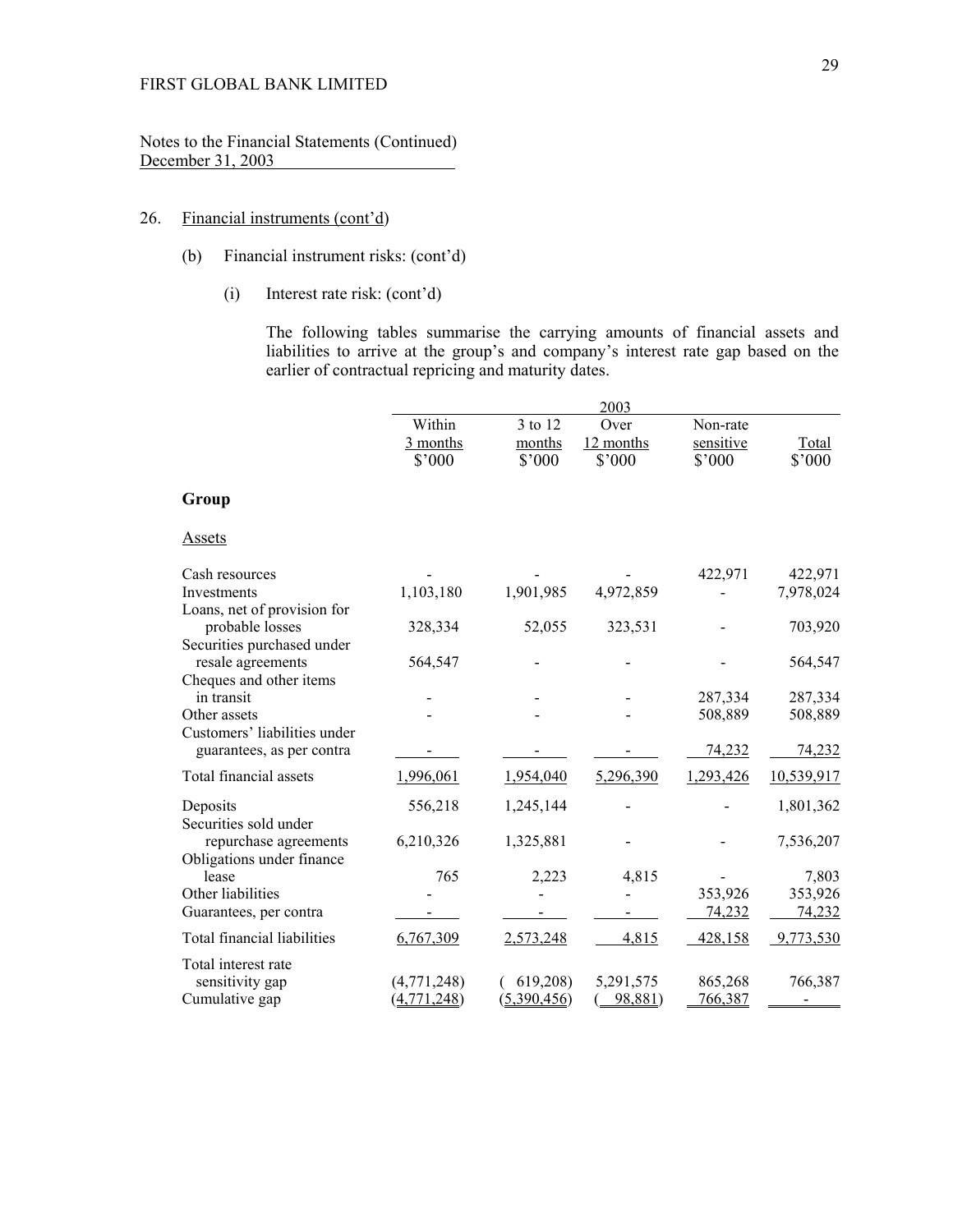Notes to the Financial Statements (Continued) December 31, 2003 ÷.

# 26. Financial instruments (cont'd)

- (b) Financial instrument risks: (cont'd)
	- (i) Interest rate risk: (cont'd)

|                                                 |                |             | 2003      |                |           |
|-------------------------------------------------|----------------|-------------|-----------|----------------|-----------|
|                                                 | Within         | 3 to 12     | Over      | Non-rate       |           |
|                                                 | 3 months       | months      | 12 months | sensitive      | Total     |
|                                                 | $$^{\circ}000$ | \$'000      | \$'000    | $$^{\circ}000$ | \$'000    |
| Company                                         |                |             |           |                |           |
| <b>Assets</b>                                   |                |             |           |                |           |
| Cash resources                                  |                |             |           | 416,372        | 416,372   |
| Investments<br>Loans, net of provision for      | 553,021        | 1,180,423   | 4,517,695 |                | 6,251,139 |
| probable losses                                 | 328,334        | 52,055      | 323,531   |                | 703,920   |
| Securities purchased under<br>resale agreements | 459,547        |             |           |                | 459,547   |
| Cheques and other items                         |                |             |           |                |           |
| in transit                                      |                |             |           | 287,334        | 287,334   |
| Other assets<br>Customers' liabilities under    |                |             |           | 369,224        | 369,224   |
| guarantees, as per contra                       |                |             |           | 74,232         | 74,232    |
| Total financial assets                          | 1,340,902      | 1,232,478   | 4,841,226 | 1,147,162      | 8,561,768 |
| Deposits                                        | 556,218        | 1,245,144   |           |                | 1,801,362 |
| Securities sold under<br>repurchase agreements  | 4,890,429      | 820,969     |           |                | 5,711,398 |
| Obligations under finance                       |                |             |           |                |           |
| lease                                           | 765            | 2,223       | 4,815     |                | 7,803     |
| Other liabilities                               |                |             |           | 245,707        | 245,707   |
| Guarantees, per contra                          |                |             |           | 74,232         | 74,232    |
| <b>Total financial liabilities</b>              | 5,447,412      | 2,068,336   | 4,815     | 319,939        | 7,840,502 |
| Total interest rate                             |                |             |           |                |           |
| sensitivity gap                                 | (4,106,510)    | 835,858)    | 4,836,411 | 827,223        | 721,266   |
| Cumulative gap                                  | (4,106,510)    | (4,942,368) | 105,957   | 721,266        |           |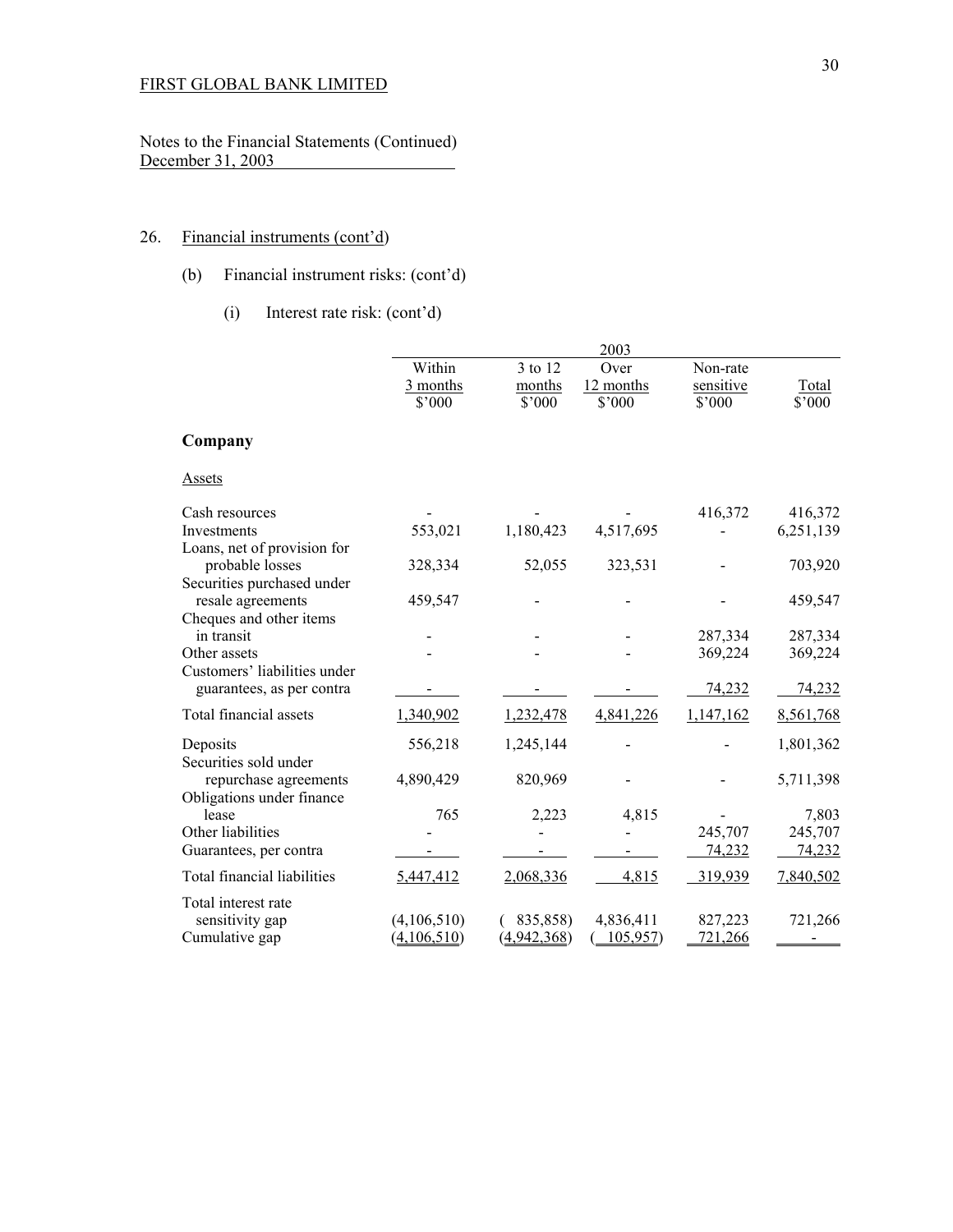Notes to the Financial Statements (Continued) December 31, 2003

## 26. Financial instruments (cont'd)

- (b) Financial instrument risks: (cont'd)
	- (i) Interest rate risk: (cont'd)

# **Company**

|                                                                             |                                      |                                     | 2002                                |                                 |                 |
|-----------------------------------------------------------------------------|--------------------------------------|-------------------------------------|-------------------------------------|---------------------------------|-----------------|
|                                                                             | Within<br>3 months<br>$$^{\circ}000$ | 3 to 12<br>months<br>$$^{\circ}000$ | Over<br>12 months<br>$$^{\circ}000$ | Non-rate<br>sensitive<br>\$'000 | Total<br>\$'000 |
| <b>Assets</b>                                                               |                                      |                                     |                                     |                                 |                 |
| Cash resources                                                              |                                      |                                     |                                     | 295,735                         | 295,735         |
| Investments                                                                 | 1,281,647                            | 1,005,361                           | 2,045,650                           |                                 | 4,332,658       |
| Loans, net of provision for                                                 |                                      |                                     |                                     |                                 |                 |
| probable losses                                                             | 281,944                              | 24,631                              | 177,257                             |                                 | 483,832         |
| Securities purchased under<br>resale agreements                             | 894,217                              |                                     |                                     |                                 | 894,217         |
| Cheques and other items<br>in transit                                       |                                      |                                     |                                     | 210,113                         | 210,113         |
| Other assets                                                                |                                      |                                     |                                     | 247,982                         | 247,982         |
| Customers' liabilities under                                                |                                      |                                     |                                     |                                 |                 |
| guarantees, as per contra                                                   |                                      |                                     |                                     | 51,827                          | 51,827          |
| Total financial assets                                                      | 2,457,808                            | 1,029,992                           | 2,222,907                           | 805,657                         | 6,516,364       |
| Deposits                                                                    | 294,872                              | 1,019,926                           |                                     |                                 | 1,314,798       |
| Securities sold under<br>repurchase agreements<br>Obligations under finance | 4,027,070                            | 466,996                             |                                     |                                 | 4,494,066       |
| lease                                                                       | 706                                  | 2,174                               | 7,753                               |                                 | 10,633          |
| Other liabilities                                                           |                                      |                                     |                                     | 241,699                         | 241,699         |
| Guarantees, per contra                                                      |                                      |                                     |                                     | 51,827                          | 51,827          |
| Total financial liabilities                                                 | 4,322,648                            | 1,489,096                           | 7,753                               | 293,526                         | 6,113,023       |
| Total interest rate                                                         |                                      |                                     |                                     |                                 |                 |
| sensitivity gap                                                             | (1,864,840)                          | 459,104)                            | 2,215,154                           | 512,131                         | 403,341         |
| Cumulative gap                                                              | (1,864,840)                          | (2,323,944)                         | 108,790                             | 403,341                         |                 |

Average effective yields by the earlier of contractual repricing and maturity dates:

|                                                 |                              | 2003                          |                                   |       |
|-------------------------------------------------|------------------------------|-------------------------------|-----------------------------------|-------|
| Group                                           | Within<br>3 months<br>$(\%)$ | $3$ to<br>12 months<br>$(\%)$ | Over<br>12 months Total<br>$(\%)$ | (%)   |
| Investments                                     | 24.00                        | 21.43                         | 15.46                             | 18.32 |
| Loans, net of provision for<br>probable losses  | 22.37                        | 21.80                         | 22.84                             | 22.54 |
| Securities purchased under resale<br>agreements | 21.12                        |                               |                                   | 21.12 |
| Deposits                                        | 5.59                         | 8.91                          |                                   | 5.76  |
| Securities sold under repurchase<br>agreements  | 13.28                        | 21.71                         |                                   | 14.94 |
| Due to specialized banks                        |                              |                               | 10.00                             | 10.00 |
| Obligations under finance leases                | 23.85                        |                               | 22.60                             | 22.90 |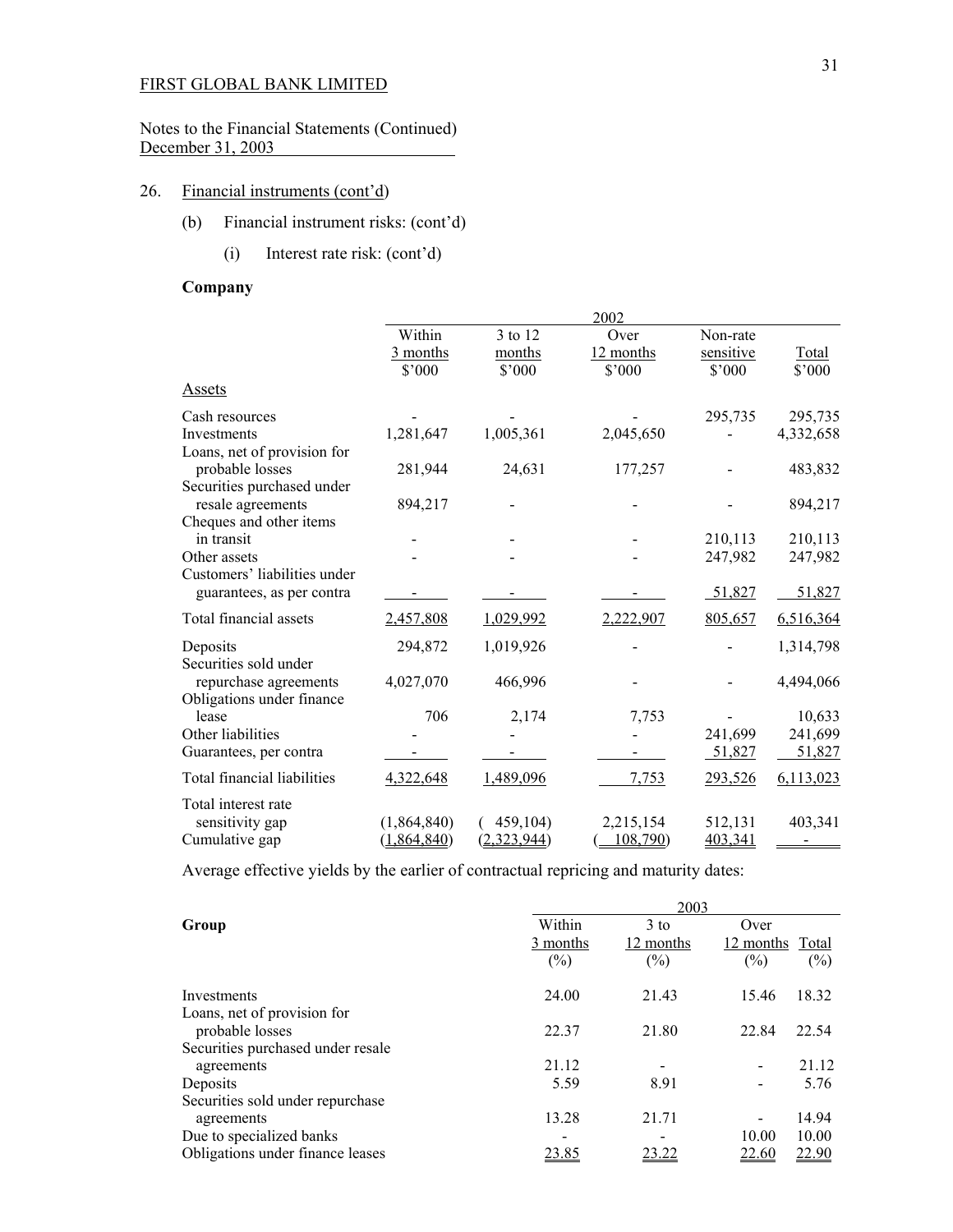#### Notes to the Financial Statements (Continued) December 31, 2003

#### 26. Financial instruments (cont'd)

- (b) Financial instrument risks: (cont'd)
	- (i) Interest rate risk: (cont'd)

 Average effective yields by the earlier of contractual repricing and maturity dates: (cont'd)

#### **Company**

|                                   |          | 2003      |                              |
|-----------------------------------|----------|-----------|------------------------------|
|                                   | Within   | $3$ to    | Over                         |
|                                   | 3 months | 12 months | 12 months<br>Total           |
|                                   | $(\%)$   | $(\%)$    | $(\%)$<br>(%)                |
| Investments                       | 19.51    | 23.77     | 16.52<br>13.50               |
| Loans, net of provision for       |          |           |                              |
| probable losses                   | 22.37    | 21.80     | 22.54<br>22.84               |
| Securities purchased under resale |          |           |                              |
| agreements                        | 23.97    |           | 23.97                        |
| Deposits                          | 5.59     | 8.91      | 5.76                         |
| Securities sold under repurchase  |          |           |                              |
| agreements                        | 12.07    | 22.21     | 13.52                        |
| Due to specialized banks          |          |           | 10.00<br>10.00               |
| Obligations under finance leases  | 23.85    | 23.22     | <u>22.60</u><br><u>22.90</u> |
|                                   |          |           |                              |

|                                                                                     |                           |                               | 2002                        |                        |
|-------------------------------------------------------------------------------------|---------------------------|-------------------------------|-----------------------------|------------------------|
|                                                                                     | Within<br>3 months<br>(%) | $3$ to<br>12 months<br>$(\%)$ | Over<br>12 months<br>$(\%)$ | <b>Total</b><br>$(\%)$ |
| Investments                                                                         | 17.55                     | 15.87                         | 13.26                       | 15.15                  |
| Loans, net of provision for<br>probable losses<br>Securities purchased under resale | 33.61                     | 25.26                         | 21.89                       | 28.81                  |
| agreements                                                                          | 8.96                      |                               |                             | 8.96                   |
| Deposits                                                                            | 8.70                      | 3.40                          |                             | 5.92                   |
| Securities sold under repurchase<br>agreements                                      | 13.81                     | 14.88                         |                             | 13.92                  |
| Obligations under finance leases                                                    | <u>24.59</u>              | 24.34                         | 23.00                       | <u>23.38</u>           |

Interest is earned on cash resources held with Bank of America in instances where the daily cleared funds exceed US\$50,000. As at December 31, 2003, the interest rate applicable was 0.65% (2002: 0.92%) per annum.

(ii) Market risk:

Market risk is the risk that the value of a financial instrument will fluctuate as a result of changes in market prices whether those changes are caused by factors specific to the individual security or its issuer or factors affecting all securities traded in the market. The group and company manage this risk by applying the relevant hedging techniques and maintaining the appropriate gapping strategy. Management has also established limits for specific financial instruments with regard to liquidity and tenure. The group's and company's investment portfolio presently consists mainly of Government of Jamaica instruments denominated in both US and Jamaica dollars, which are all tradable. The group's and company's loans are adequately secured. At the balance sheet date, financial instruments subject to this risk amounted to \$9,251,190,000 (2002: \$5,636,511,000).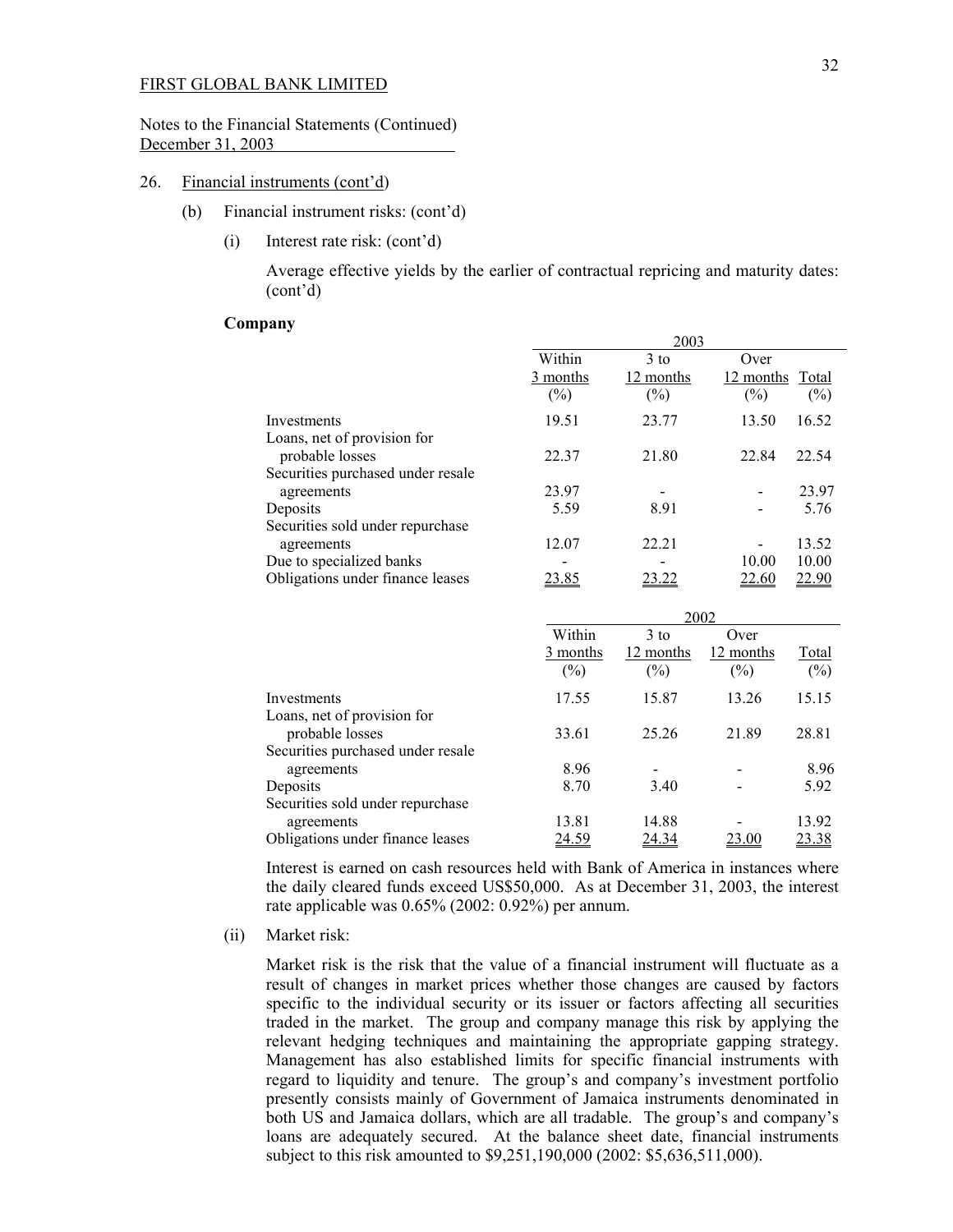Notes to the Financial Statements (Continued) December 31, 2003

- 26. Financial instruments (cont'd)
	- (b) Financial instrument risks: (cont'd)
		- (iii) Foreign currency risk:

 Foreign currency risk is the risk that the value of a financial instrument will fluctuate due to changes in foreign exchange rates.

The group and company incur foreign currency risk on transactions that are denominated in a currency other than the Jamaica dollar, mainly the US dollar. The group and company are exposed to significant foreign currency risk. Management ensures that the net exposure is kept to an acceptable level by monitoring on a daily basis all currency positions and ensuring adherence to predetermined limits. The group and company further manage this risk by maximising foreign currency earnings and holding foreign currency balances.

At the balance sheet date, the group has net foreign currency assets/(liabilities) as follows:

|                       | 2003           | 2002  |
|-----------------------|----------------|-------|
|                       | 000            | 000   |
| Currency              |                |       |
| United States dollars | 911            | 1,008 |
| Canadian dollars      | $\mathfrak{b}$ | 50    |
| Pounds sterling       | $46^{\circ}$   | 68    |

(iv) Credit risk:

 Credit risk is the risk that one or both parties to a financial instrument will fail to discharge an obligation resulting in loss to the other party.

 The group and compnay has significant concentrations of credit risk in investments, loans and securities purchased under resale agreement. The group manages this risk by screening its customers, establishing credit limits, obtaining collaterals for loans and the rigorous follow-up of receivables; ensuring investments and securities purchased under resale agreements are low-risk or held with sound financial institutions or related companies. At the balance sheet date, there were no other significant concentrations of credit risk and the maximum exposure to credit risk is represented by the carrying balance of each financial asset.

The following table summarises the credit exposure to individuals and businesses by sector:

|                               |                | Group and Company |                 |
|-------------------------------|----------------|-------------------|-----------------|
|                               |                | 2003              |                 |
|                               |                | Guarantees        |                 |
|                               |                | and letters       |                 |
|                               | Loans          | of credit         | Total           |
|                               | $$^{\circ}000$ | $$^{\prime}000$   | $$^{\prime}000$ |
| Professional & other services | 414,040        | 36,888            | 450,928         |
| Individuals                   | 222,003        | 4,894             | 226,897         |
| Agriculture                   |                |                   |                 |
| Manufacturing                 | 36,185         |                   | 36,185          |
| Transportation                | 30,592         | 32,450            | 63,042          |
| Distribution                  | 1,048          |                   | 1,048           |
| Tourism                       | 52             |                   | 52              |
|                               | 703,920        | 74,232            | 778,152         |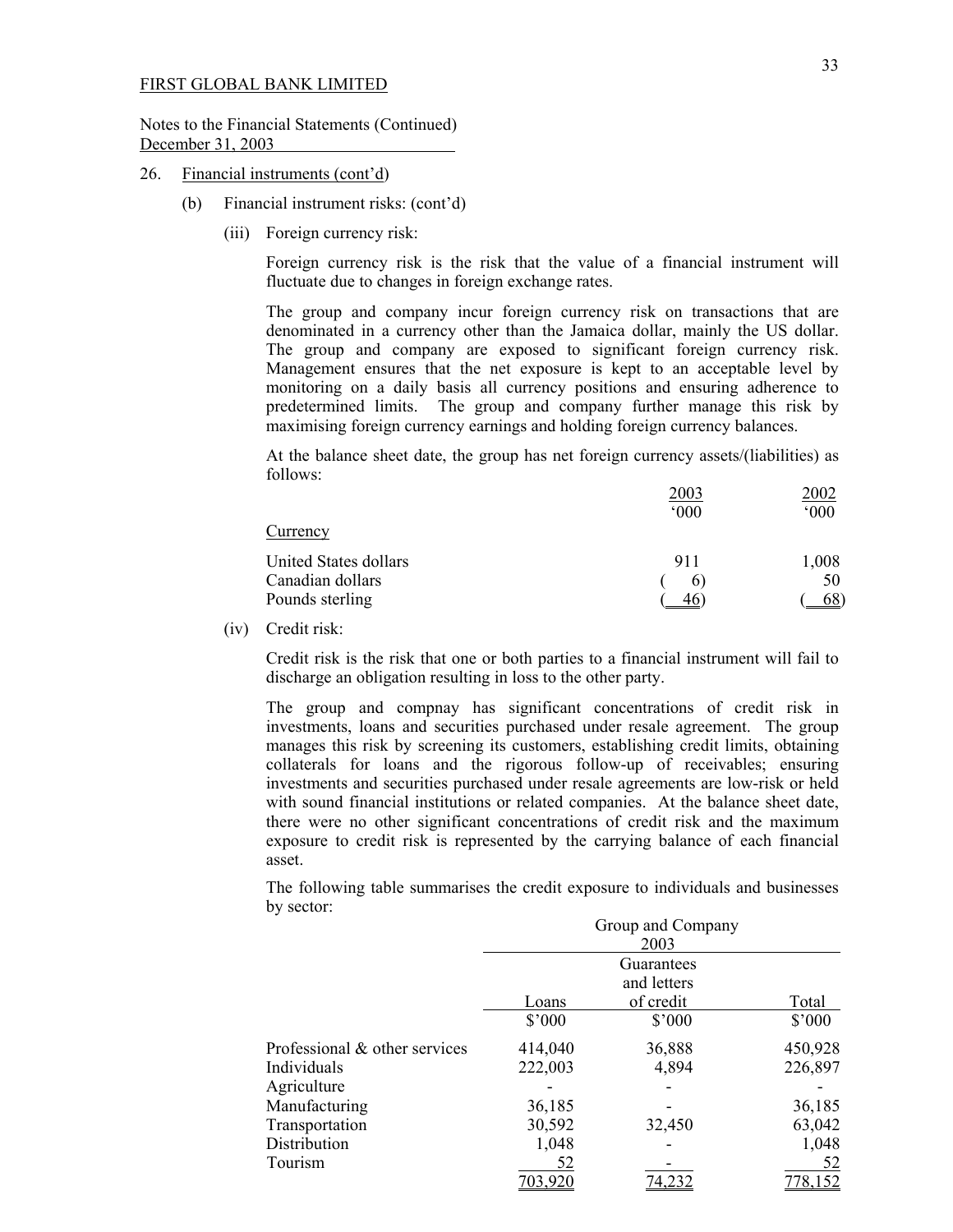Notes to the Financial Statements (Continued) December 31, 2003

#### 26. Financial instruments (cont'd)

- (b) Financial instrument risks: (cont'd)
	- (iv) Credit risk (cont'd):

|                               |                 | Company<br>2002             |                 |
|-------------------------------|-----------------|-----------------------------|-----------------|
|                               |                 | Guarantees<br>and letters   |                 |
|                               | Loans<br>\$'000 | of credit<br>$$^{\circ}000$ | Total<br>\$'000 |
| Professional & other services | 272,862         | 44,343                      | 317,205         |
| Individuals                   | 145,581         | 1,626                       | 147,207         |
| Agriculture                   | 130             |                             | 130             |
| Manufacturing                 | 23,405          |                             | 23,405          |
| Transportation                | 39,612          | 5,858                       | 45,470          |
| Distribution                  | 2,171           |                             | 2,171           |
| Tourism                       |                 |                             | 71              |
|                               |                 | 1,82                        | 535.659         |

(v) Liquidity risk:

Liquidity risk, also referred to as funding risk, is the risk that the group will encounter difficulty in raising funds to meet commitments associated with financial instruments. Liquidity risk may result from an inability to sell a financial asset quickly at, or close to, its fair value. Prudent liquidity risk management implies maintaining sufficient cash and marketable securities, and the availability of funding through an adequate amount of committed credit facilities. Due to the nature of the underlying businesses, the management of the group aims at maintaining flexibility in funding by having adequate credit facilities and marketable financial instruments. The group has in place the appropriate limits with regard to liquid instruments and total assets and continues to apply the appropriate gapping strategy.

(vi) Cash flow risk:

Cash flow risk is the risk that future cash flows associated with a monetary financial instrument will fluctuate in amount.

The group manages this risk by ensuring, as far as possible, that cash flows from financial assets and liabilities are matched to mitigate any significant adverse cash flows.